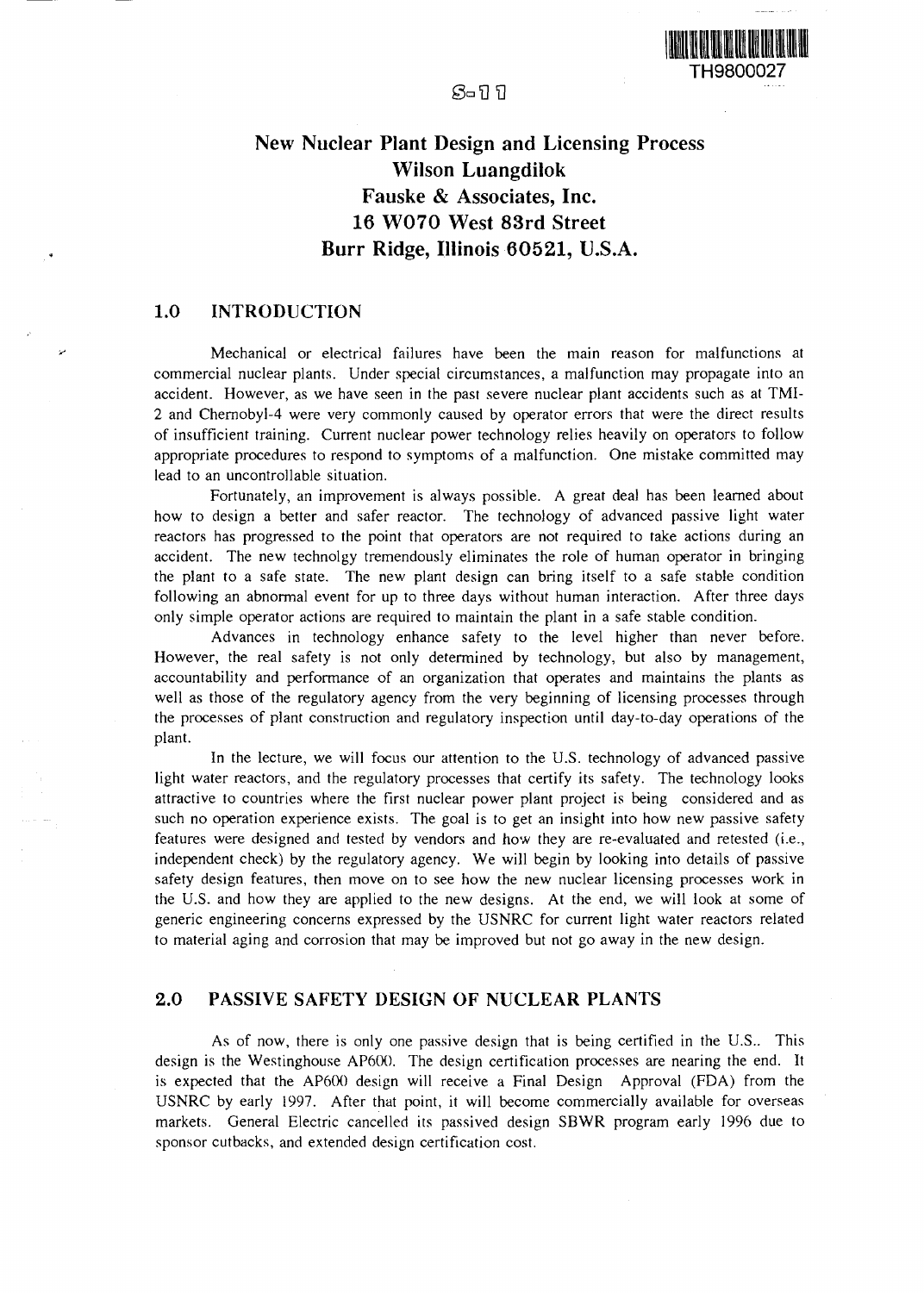# 2.1 AP600 Design

The AP600 primary system is a two-loop design (refer to Figure 2-1). Each loop contains one hot leg, two cold legs, and one steam generator with two canned reactor coolant pumps (RCPs) attached directly to the steam generator outlet channel head. The passive safety systems comprise the following:

- Two full-pressure core makeup tanks (CMTs) that provide borated makeup water to the primary system at any pressure.
- Two accumulators that provide borated water to the reactor vessel when/if primary system pressure  $\leq$  700 psia.
- A passive residual heat removal (PRHR) heat exchanger (HX), comprised of a C-shaped tube bundle submerged inside the incontainment refueling water storage tank (IRWST), that can remove heat from the primary system at any pressure.
- The automatic depressurization system (ADS), which is comprised of a set of valves connected to the pressurizer steam space and the two hot legs. These valves are opened sequentially to provide a controlled depressurization of the primary system.
- An IRWST that provides a large source of core cooling water, which drains by gravity after the ADS has actuated.
- A passive containment cooling system (PCS) (refer to Figure 2-2) that utilizes the AP600 steel containment shell to transfer heat to the environment (ultimate heat sink).

In reviews of the AP600, the U.S. Nuclear Regulatory Commission (NRC) identified several concerns regarding the performance of the AP600 passive safety systems. Those concerns include the following:

- Possible high-pressure passive safety system interactions which could retard cooling to the core.
- The dependence on small temperature differences resulting in small density differences, which then are responsible for driving heads for recirculating flows.
- The effects of code accuracy in predicting long transients in which the driving heads for the flows in the systems are small.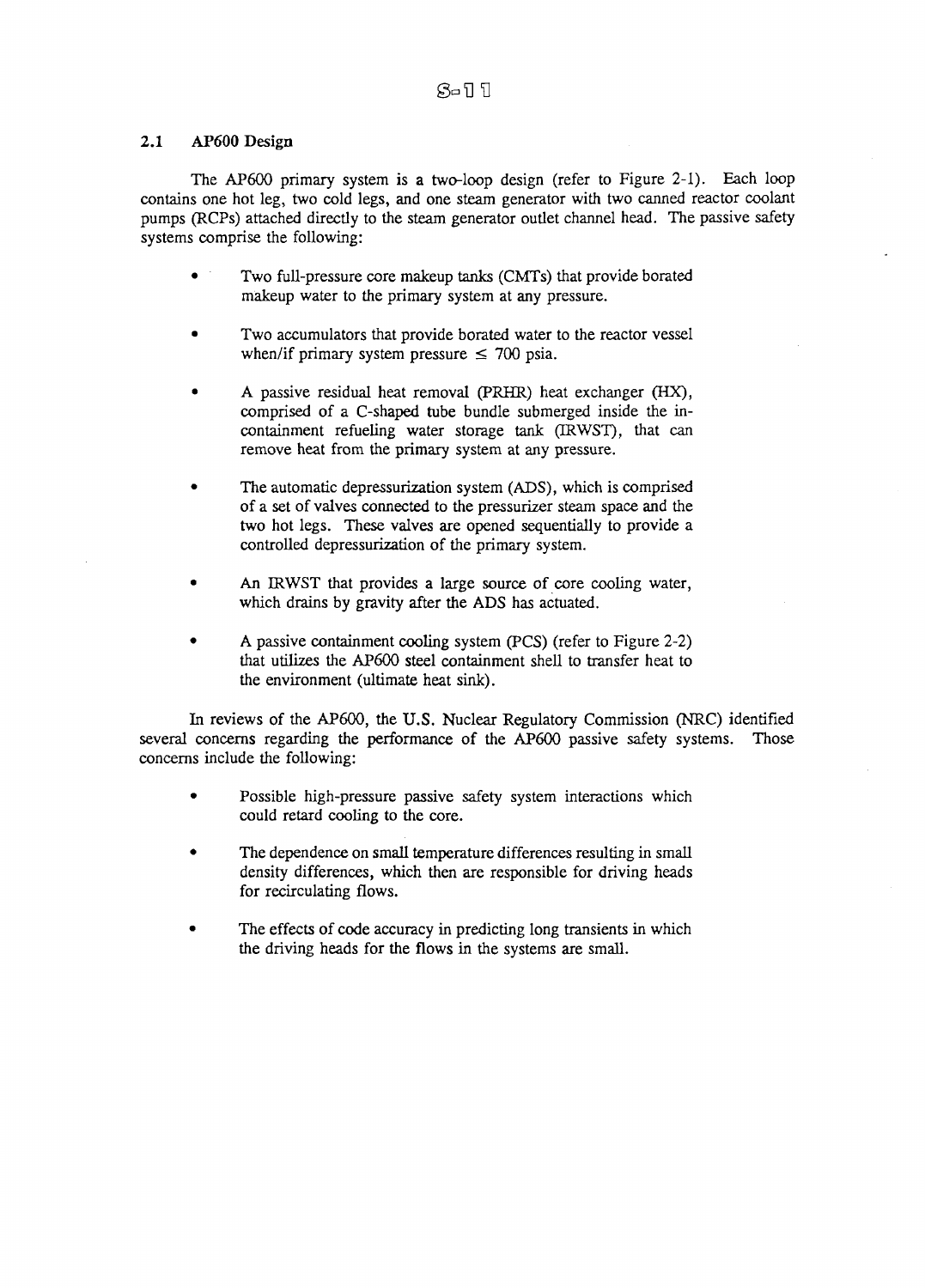$\bar{\gamma}$ 



Figure 2-1 AP600 Passive Safety Systems.

 $\mathcal{L}^{\mathcal{A}}$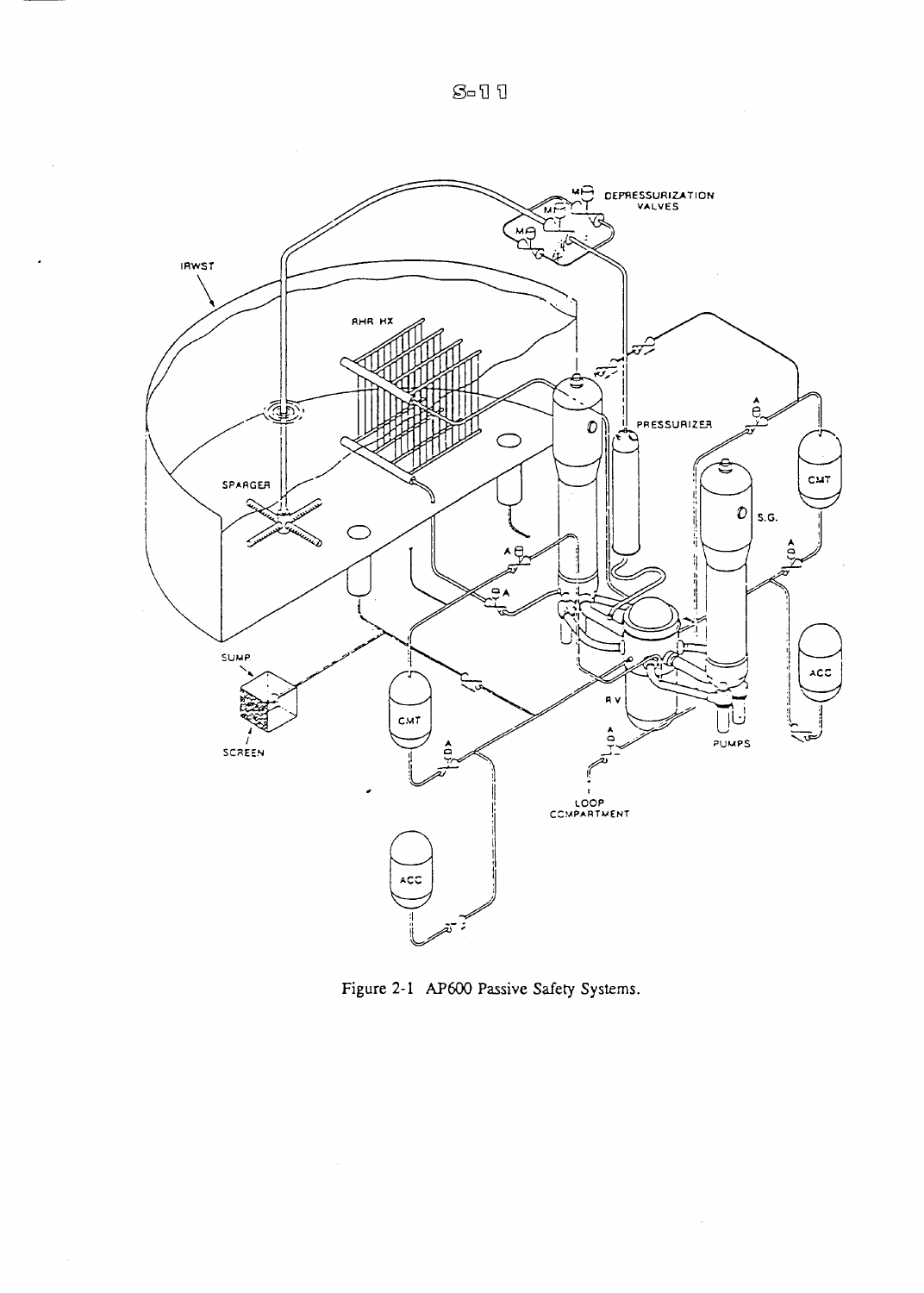$S-11$ 



Figure 2-2 AP600 Passive Containment Cooling System.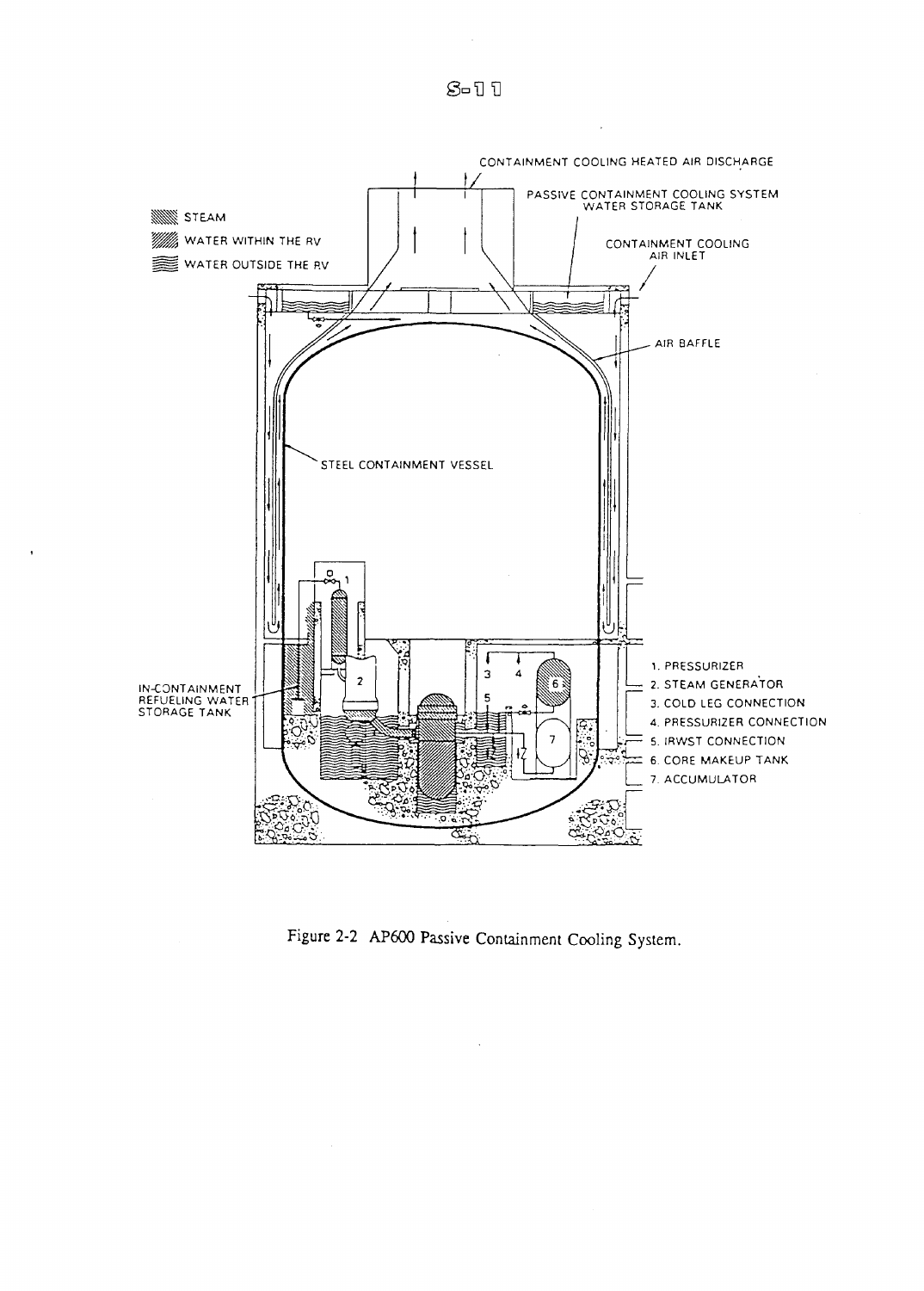## 8−11

To address the NRC concerns, tests were conducted in three general categories: component design verification tests, passive containment cooling system tests, and passive core cooling system tests. The test program was completed at the end of 1994. By then, the AP600 became the most thoroughly tested advanced passive reactor design ever reviewed by the USNRC. Very sophisticated, detailed, conservative computer codes have been validated for analyzing the AP600. The final design approval of the AP600 is expected by the end of 1996 or early 1997. While the NRC's review of the test program data is still being completed, the NRC has acknowledged the simplicity and safety of the design (Bruschi, 1996).

### Key Thermal-hydraulic Phenomena: A Small Break LOCA

Passive safety system is an innovation in thermal hydraulic design. The key to understand how safety systems are designed is to understand the thermal-hydraulic phenomena of the system under abnormal conditions. Here, a small break LOCA phenomena are described as an example (Wright, et al., 1996).

For the blowdown phase, during a small break LOCA, the break opens and the pressurizer pressure begins to fall as mass is lost out the break. This depressurization is largely defined by critical flow through the break. With the break located at the bottom of the cold leg, a mixture flow exits the break for the majority of the transient, since the mixture level stays high in the reactor vessel. The pressurizer pressure falls below the safety signal setpoint, causing the reactor to trip. The safety systems actuation (S) signal follows and results in opening the CMT and PRHR isolation valves. Once the residual fissions decrease, core power is defined by the decay heat model. The RCPs trip after a short delay and the rapid coastdown is expected from the AP600 canned motor RCPs. After the pumps coast down, the primary reactor coolant system (RCS) is cooled by natural circulation, with energy removed from the primary system by the steam generators, via their safety valves, and the break. Stored energy from the metal in the primary system is transferred to the coolant. Note that all of these phenomena are essentially the same for AP600 as for conventional PWRs. The liquid in the upper plenum and upper head (depending on the temperature) will flash, and upper head start to drain.

Blowdown phase phenomena unique to the AP600 are those associated with the CMT delivery. Once the CMT isolation valves open on an S actuation signal, the CMT injects borated water due to gravity-driven recirculation into the RCS through the DVI lines. The CMT volume injected is replaced with hot liquid from the cold-leg, which circulates through the cold-leg balance line (CLBL); this hot liquid collects at the top of the CMT. The downcomer fluid stays subcooled through the initial depressurization.

For the natural circulation phase of the transient, the primary system exists in a quasisteady-state condition with the secondary side, with the decay energy being removed by the steam generator secondary side and the PRHR, as the primary system drains. The steam generator in AP600 plays a more limited role in the natural circulation cooling phase than for conventional plants because the generators' primary sides drain relatively early in the transient. Since the PRHR is activated early during an SBLOCA, after an S signal is issued, the IRWST becomes the primary heat sink for the RCS early in the transient; the PRHR will remove energy from the primary system, causing it to further depressurize. The CMT continues to deliver in the recirculation mode for a while, but eventually a vapor region forms at the top of the CMT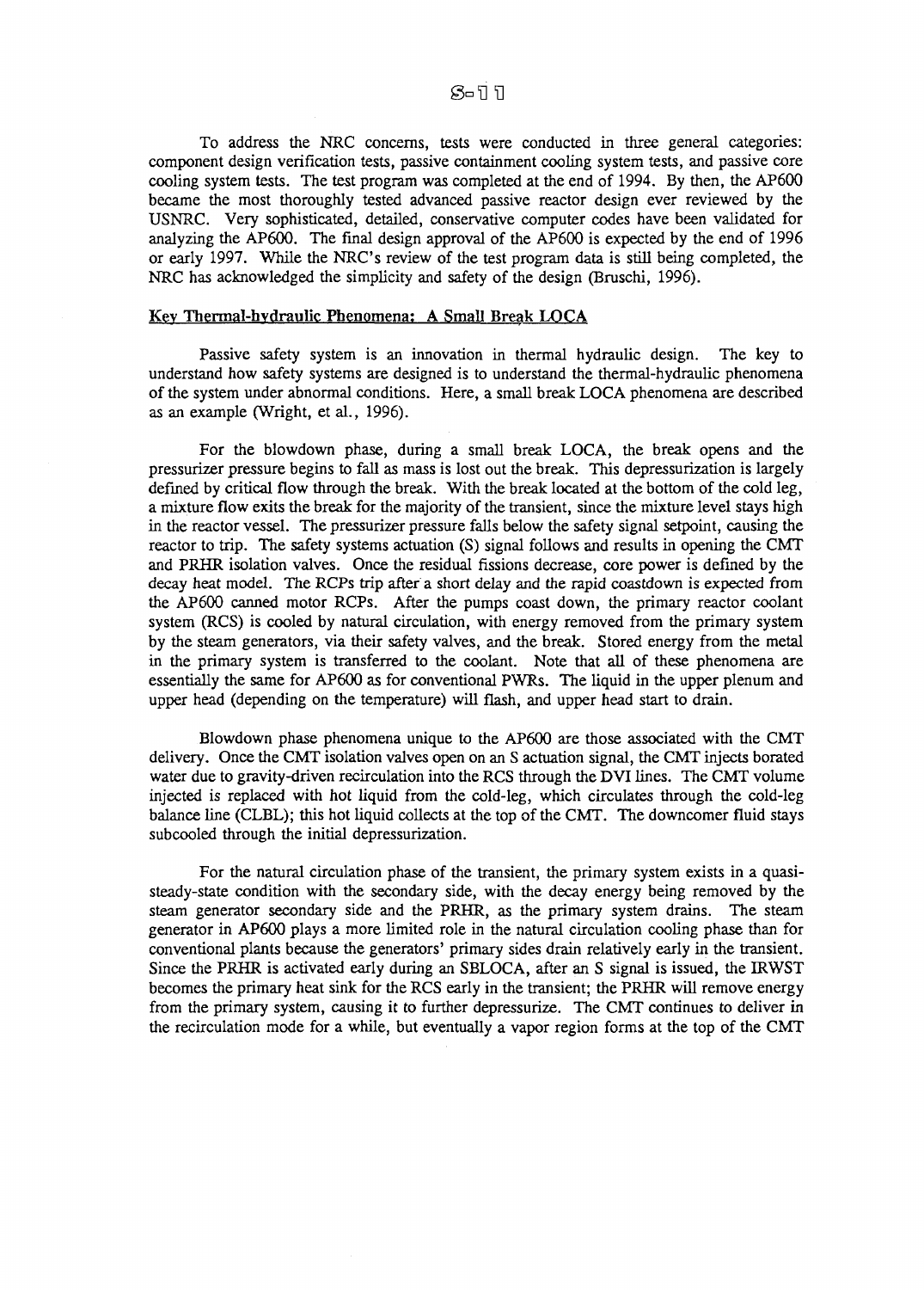volume and CMT draindown begins. As the CMT drains while injecting, its level falls to the ADS actuation setpoint, which initiates the third phase of the AP600 SBLOCA transient, the ADS phase.

The ADS phase continues through ADS-1, ADS-2, ADS-3 and ADS-4 as the primary system completely depressurizes approximately to the containment pressure. Since ADS-1 creates an opening at the top of the pressurizer, the pressurizer two-phase fluid level increases markedly. Pressurizer tank level and surge line phenomena are significant factors in the depressurization behavior following ADS actuation. Flashing of fluid in the RCS occurs again due to the depressurization caused by the ADS.

Following ADS-1 actuation, ADS-2 and ADS-3 activate in sequence via pre-set timers. Accumulator injection begins once the pressure drops below 700 psia which reduces the flow delivered from the CMT, and CMT flow may even be stopped temporarily due to pressurization of the DVT line by the accumulator. The CMT drain rate, DVI line and CLBL behaviors are significant because the ADS-4 actuation is based upon the CMT liquid level decreasing below a low-low setpoint value.

Critical flow through the ADS stages is the major factor in determining when the RCS has depressurized to the extent that the gravity injection of water from the IRWST can begin. Fourth-stage ADS performance will be particularly affected by the nature of flow in the hot legs. Successful operation of the ADS leads into the IRWST injection cooling phase of the AP600 SBLOCA event.

The final stage of the SBLOCA is IRWST injection. At this point, the primary system is completely depressurized and the transient continues into the long-term cooling phase of the accident. By the time of ERWST injection, the CMT is either completely empty or very nearly empty; therefore, CMT phenomena have become relatively unimportant, whereas the IRWST gravity drain rate through the DVI is important. The hot-leg flow phenomena, together with the ADS-4 flow, is also important. Moreover, the break critical flow behavior is now less important than before because all the ADS flow paths are open, providing a large area through which to vent steam. Maintaining the core covered with liquid or a two-phase mixture becomes a function of the decay heat level and the IRWST flow.

The key thermal-hydraulic phenomena for the non-LOCA transients include fluid flashing in the reactor heated, forced and natural circulation flow in the primary system, steam generator heat transfer, CMT recirculation and the pressure drop and temperature distribution in the balance lines. Computer codes that are being used to analyze the AP600 design have been validated based on the various testing programs. The data and codes predict safety under a long list of scenarios, both normal and abnormal. The AP600 has been shown by computer simulations to be safe under all predicted accident conditions.

# 2.2 SBWR Design

The SBWR is a 670 MWe power plant. The plant uses a simple direct-cycle, natural circulation boiling water reactor. Sixty percent of the SBWR systems are identical to or similar to ABWR systems (Upton, et al., 1996). The main differences from previous containment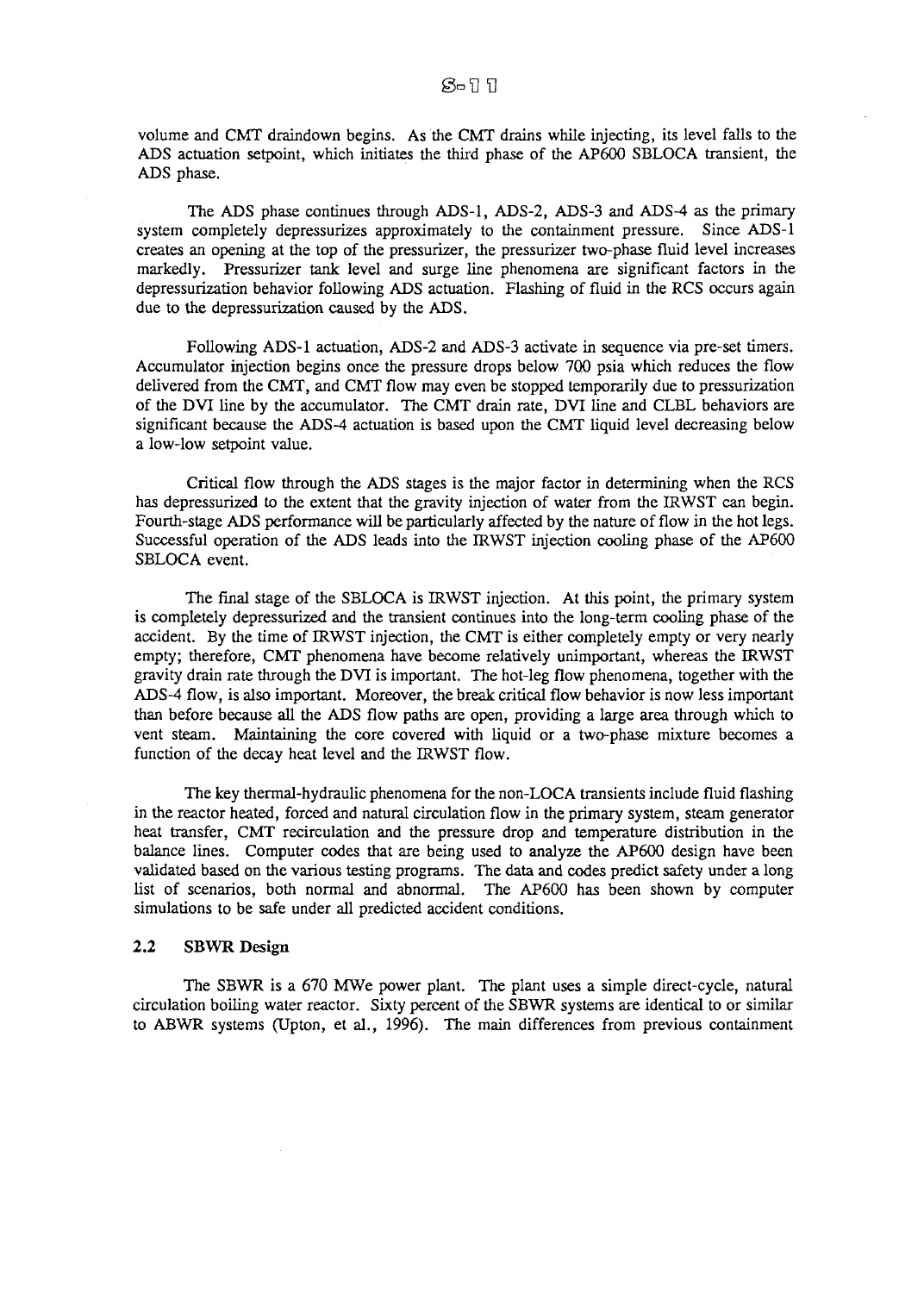designs are: 1) the location of the Suppression Pool at an elevation above the core and thus positioned above the reactor building basemat to allow long term core cooling by gravity drain and 2) the incorporation of all ECCS coolant inside the containment boundary in three individual (and thus divisionally separated) Gravity Driven Cooling System (GDCS) pools (refer to Figure 2-3).

The key feature of the SBWR passive safety design that differentiates it from other ALWRs is how the SBWR responds to a design basis event such as a loss-of-coolant-accident (LOCA) and the time that the operator has to respond to the event.

Following a LOCA in SBWR, all safety related functions are provided by passive means. Passive means for SBWR consist of natural forces such as gravity, natural circulation, stored energy such as batteries and compressed fluids, check valves, and non-cycling powered valves.

The SBWR reactor response and containment response following a LOCA can be divided into three phases:

- Reactor pressure vessel blow-down phase where the RPV depressurizes, enabling the GDCS to start injecting water into the reactor vessel;
- GDCS phase during which the GDcS pools drain into the RPV, and
- the long term cooling phase after the GDCS pools have drained and the Passive Containment Cooling System (PCCS) removes decay heat and recycles condensed steam to the RPV.

Since every LOCA event rapidly results in vessel blowdown via the Automatic Depressurization System (ADS), the predicted SBWR containment response is very similar in each type of LOCA event.

The SBWR conceptual design is complete. Significant progress has been made on plants detailed design (Upton, et al., 1996). Significant component and qualification testing has been completed on key portions of the design and on integrated SBWR response to a LOCA with favorable results. However, as mentioned earlier, the SBWR program was cancelled. GE will not seek design certification and will not market the SBWR. GE redirects resources to plants of 1000 MWe or larger, including the ABWRs.

## 3.0 NUCLEAR LICENSING REFORM IN THE U.S.

In April 1989, to enhance nuclear plant safety and make the regulatory approval process more predictable and less costly, the NRC issues new regulations (i.e., 10 CFR Part 52) with emphasis on standardized plant designs providing for early and final resolution of site, design, and construction issues. The policy objectives of 10 CFR Part 52 are to promote the standardization of nuclear power plants and provide for the early and definitive resolution of site and design issues before plants are built. Thus, Part 52 moves the bulk of the licensing issues, and hearings on them, to the front of the process, while reserving for later proceedings only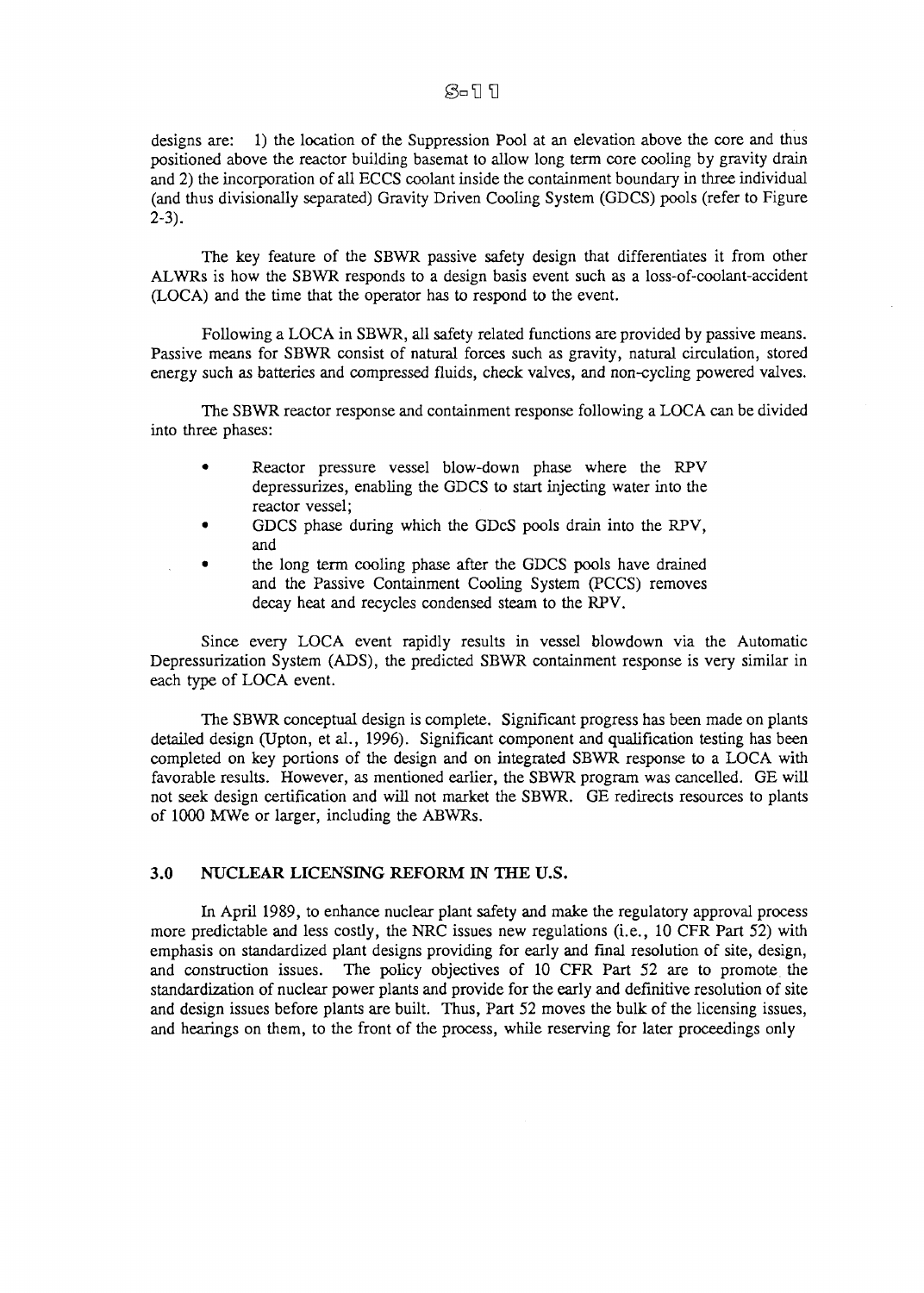



SBWR CONTAINMENT AND PCCS, ADS, AND GDCS ARRANGEMENT



OUTLINE DRAWING OF PCCS HEAT EXCHANGER

Figure 2-3 SBWR Passive Safety Design.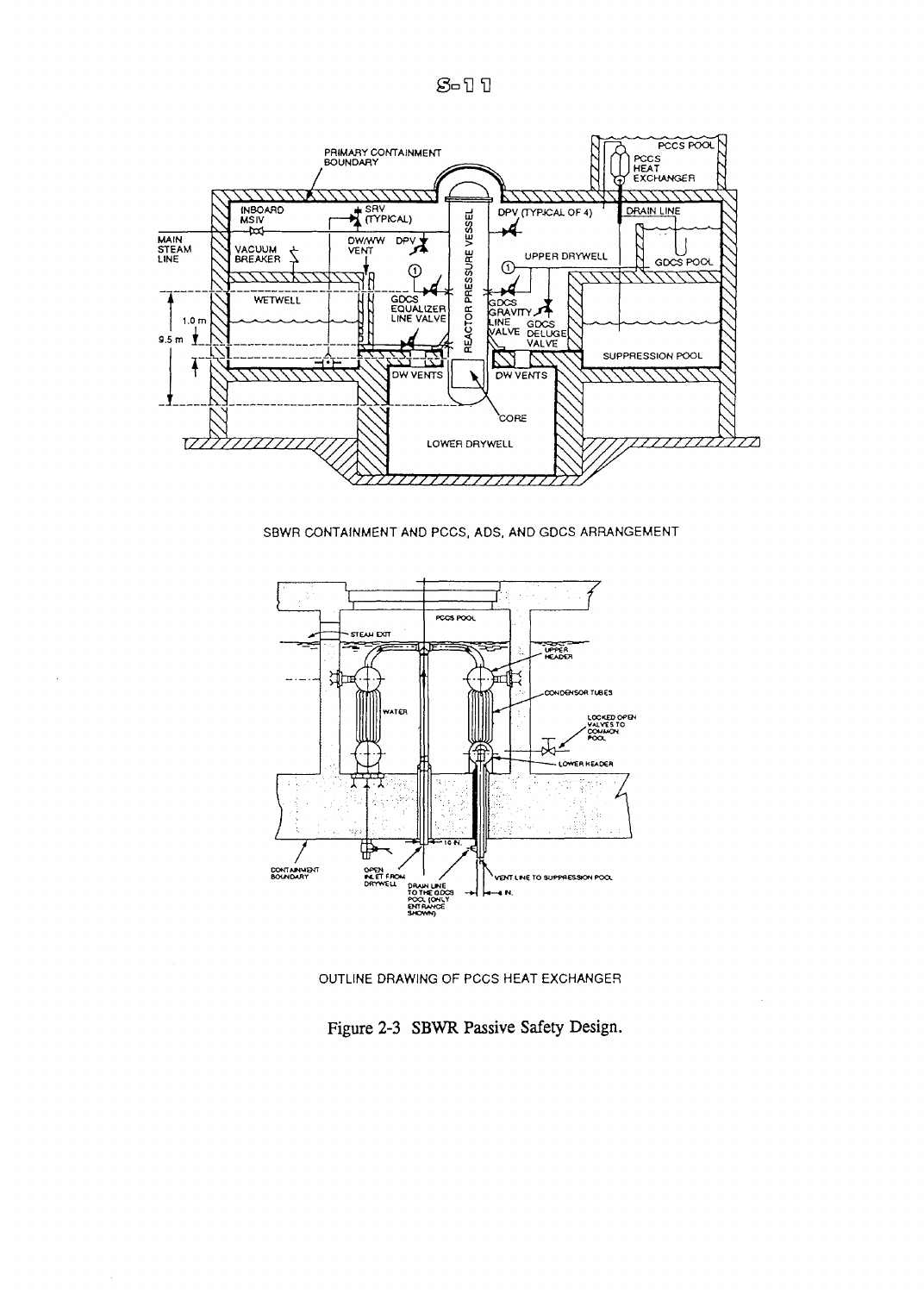those construction related issues that cannot be resolved at the front end (Fox & Quirk, 1996).

The most innovative licensing feature of Part 52 is the new public hearing procedure that would precede authorization of facility operation. Under the old (Part 50) licensing process, the operating license proceeding was open to a full-scale contest of virtually all design and site issues. This was one of the most compelling reasons for the unpredictability of NRC reactor licensing and a major reason for utility and financial community disenchantment. In contrast, the new (Part 52) regulations confine pre-operational hearings to issues of non-compliance with pre-established acceptance criteria, the satisfaction of which is determined by completion of preestablished inspections, tests and analyses. Requests to reexamine issues previously settled, on the basis of alleged new information, can only be made subject to discretionary Commission approval. Moreover, under authority granted by the Energy Policy Act of 1992, pre-operational hearings can be informal and the Commission can authorize interim facility operation pending hearing completion if it finds there would be no safety impediment to such operation.

Part 52, illustrated in Figure 3-1, establishes procedures to obtain early site approvals, pre-approval of standardized designs, and the issuance of combined construction and operating licenses (COL), along with a process for pre-operational authorization that accords finality to matters covered by the prior regulatory approvals. Each stage of the new licensing process is accompanied by a hearing opportunity which affords the affected public the ability to be heard in the decision-making process. There is, it is believed, a wide-ranging consensus that a threepronged approach—early site approval, design standardization, and issuance of a combined license prior to commencement of construction—provides the best basis for solid and productive reform.



Figure 3-1 10 CFR 52 Licensing Process in the U.S. (from Fox & Quirk, 1996)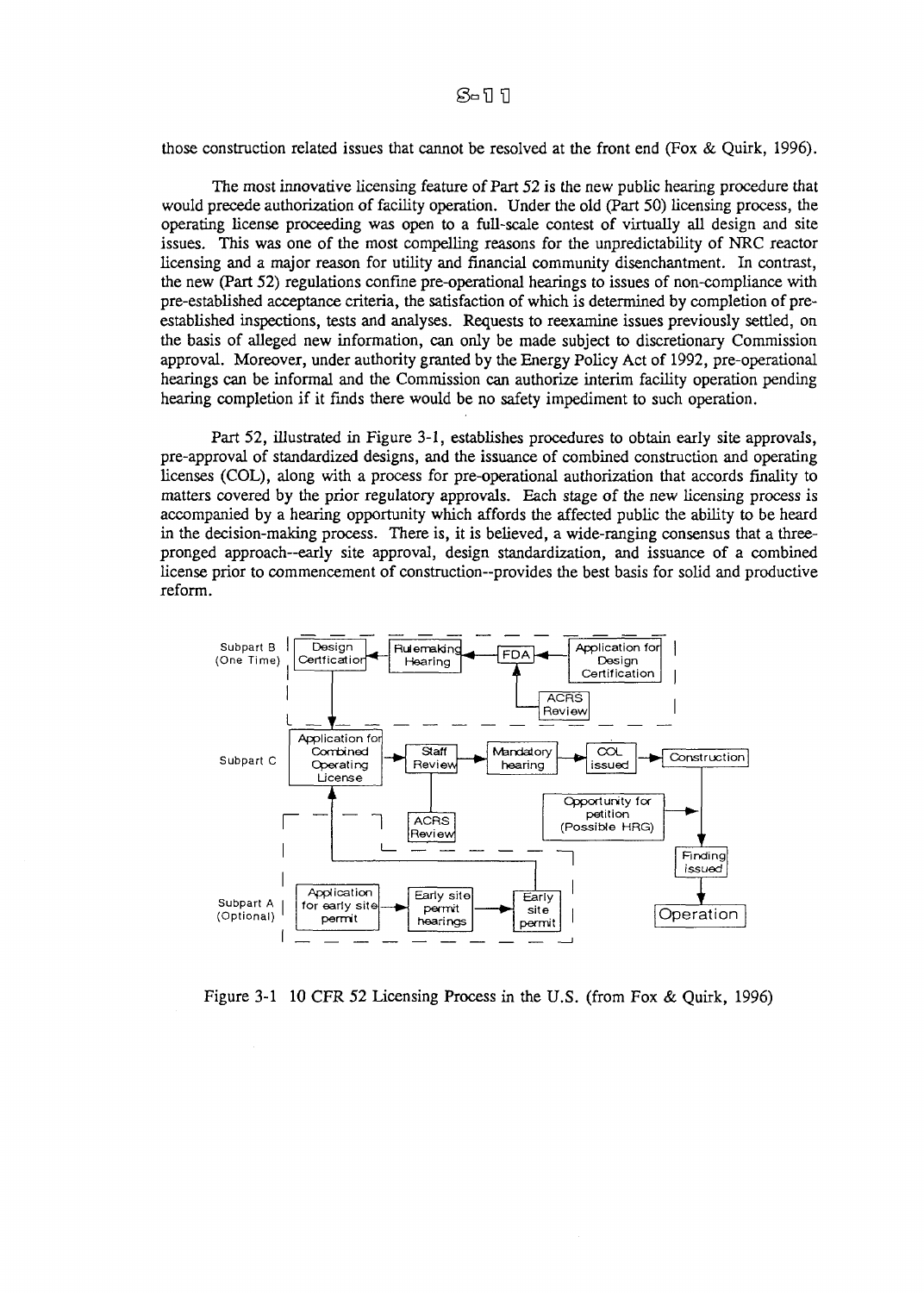## 3.1 Early Site Approval

Part 52 provides the procedures to obtain approval of sites for nuclear power plants in advance of the filing of an application for plant construction on such sites. These so-called early site permits (ESP) are conditional on future plants fitting within an envelope of general design parameters and meeting specified population density and other site-specific conditions. An ESP approves a site for one or more nuclear power plants separate from the filing of an application for a combined construction permit and operating license (COL). Under Part 52, an ESP referenced in a subsequent application for a COL insulates from regulatory reconsideration all matters resolved in the early site proceeding long before the process of licensing a specific new power reactor begins. An ESP remains valid for up to 20 years from its issuance date, and is renewable.

In addition, the ESP proceeding can be the forum for resolving emergency planning issues. In such cases, the application for an ESP would identify physical characteristics unique to the proposed site, such as egress limitations from the area surrounding the site, that could pose a significant impediment to the development of emergency plans. The application may also propose major features of the emergency plans, such as the exact size of the emergency planning zones, or may propose complete and integrated emergency plans for the site for review and approval by NRC in consultation with Federal Emergency Management Agency (FEMA). The application must include a description of contacts and arrangement made with local, State, and Federal governmental agencies that have emergency planning responsibilities. Prior to issuing an ESP, the NRC must conduct formal adjudicatory proceedings covering all of the issues involved. The hearing provides affected persons the opportunity to raise most site-related issues. Early hearings on emotionally charged issues and resolution of these issues allows utilities (or other site permit applicants) a greater degree of certainty in planning future nuclear power plant projects.

## 3.2 Design Certification

Procedurally, following the issuance of a Final Design Approval (FDA) by the NRC Staff, NRC approval of a design certification is accomplished through rulemaking proceedings. Issuance of the FDA culminates the major portion of the technical review by the NRC Staff and ACRS. The FDA is a prerequisite to design certification. The design certification rulemaking process is initiated when the NRC Staff publishes in the Federal Register a notice requesting public comment on the content of the proposed design certification rule (DCR) that is published together with the notice, and on specific issues related to development of the DCR and its implementation in the Part 52 licensing process. Members of the public may provide written comments to the NRC and avail themselves of the opportunity to request an informal hearing before an Atomic Safety and Licensing Board (the "Board") on specific issues. The Board's role, if the Commission grants a hearing, is to assure compilation of an adequate record for Commission decisions on issues raised by parties to the rulemaking hearing. The Board is not to make a separate review of the application, nor is it to submit its own recommendations on disputed issues to the Commission. The Board may request additional authority from the Commission to allow cross-examination by the parties to the hearing, allow discovery by the parties or recommend that the Commission convene a formal hearing. A formal hearing, however, will be held only if it is required to resolve specific and substantial issues of fact,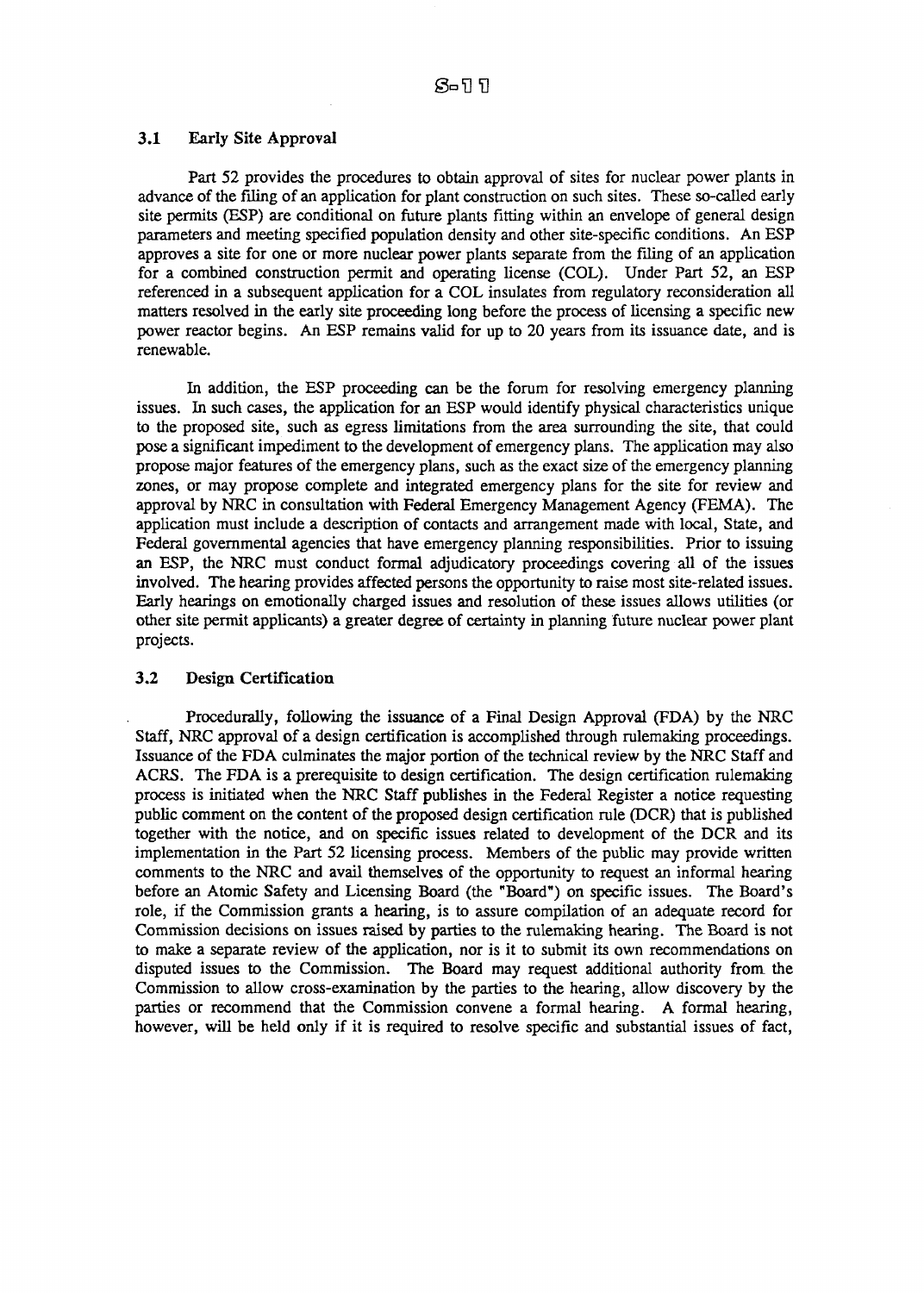necessary to the Commission's decision, that otherwise cannot be resolved with sufficient accuracy.

If no requests for an informal hearing are made, the NRC will prepare a final rule for each design based upon its respective rulemaking record. That record would include the technical basis for the proposed rule, including the application for certification and its amendments during the staff review process, the two-tiered Design Control Document (DCD), the NRC Staffs Final Safety Evaluation Report (FSER) issued in support of the FDA, and the comments received on the proposed rule. After completion of the rulemaking process and a Commission determination that the application meets the applicable standards and requirements of the Atomic Energy Act and the NRC's regulations, the Commission will issue a standard design certification in the form of a rule. Design certifications have a duration of fifteen (15) years and are renewable, by rulemaking, for a period of not less than ten (10) or more than fifteen (15) years.

#### 3.3 Licenses to Construct **and** Operate

In contrast to the two-stage construction permit and operating license proceedings of the former licensing process, the new regulations provide for a combined construction and operating license. The combined license proceeding considers only those issues which were not resolved in the proceedings for a site permit or a certified design referenced in the license application. Previously resolved issues may not be reopened. The interface between design and site, emergency planning, descriptions of operational programs and the qualify assurance program, pre-operational and initial test plans, security and safeguards plans, organizational structure and personnel qualifications, a full environmental impact statement, and any proposed ITAACs that apply to construction of the plant, comprise the matters that must be addressed in the combined license proceedings. In other words, the technical information requirements for a combined license essentially fill the information gaps left after the design certification and site approval processes.

The COL application must include a Final Safety Analysis Report (FSAR) that will provide the technically relevant information identified above. A COL application may reference a design certification rule. In this case, the Design Control Document (DCD) of the design certification rule will be referenced by the FSAR, thereby reducing substantially the amount of design information and ITAAC that would otherwise be required as part of the FSAR. Additionally, the FSAR will have to demonstrate with the site parameters and interface requirements in CDM of the DCD, and will have to address the COL License Information identified in Tier 2.

Prior to issuing a combined license, the NRC must hold a formal adjudicatory hearing and find upon completion of the proceeding that relevant regulatory requirements have been met and that mere is reasonable assurance that the facility will be constructed and operated in conformity with the license, the Atomic Energy Act and the NRC's regulations. In that connection, the NRC must identify (in the license) the inspections, tests, and analyses that the licensee shall perform and the acceptance criteria that, if met, are necessary and sufficient to provide reasonable assurances that the facility has been constructed and will be operated in conformity with the license, the Atomic Energy Act and the NRC's regulations.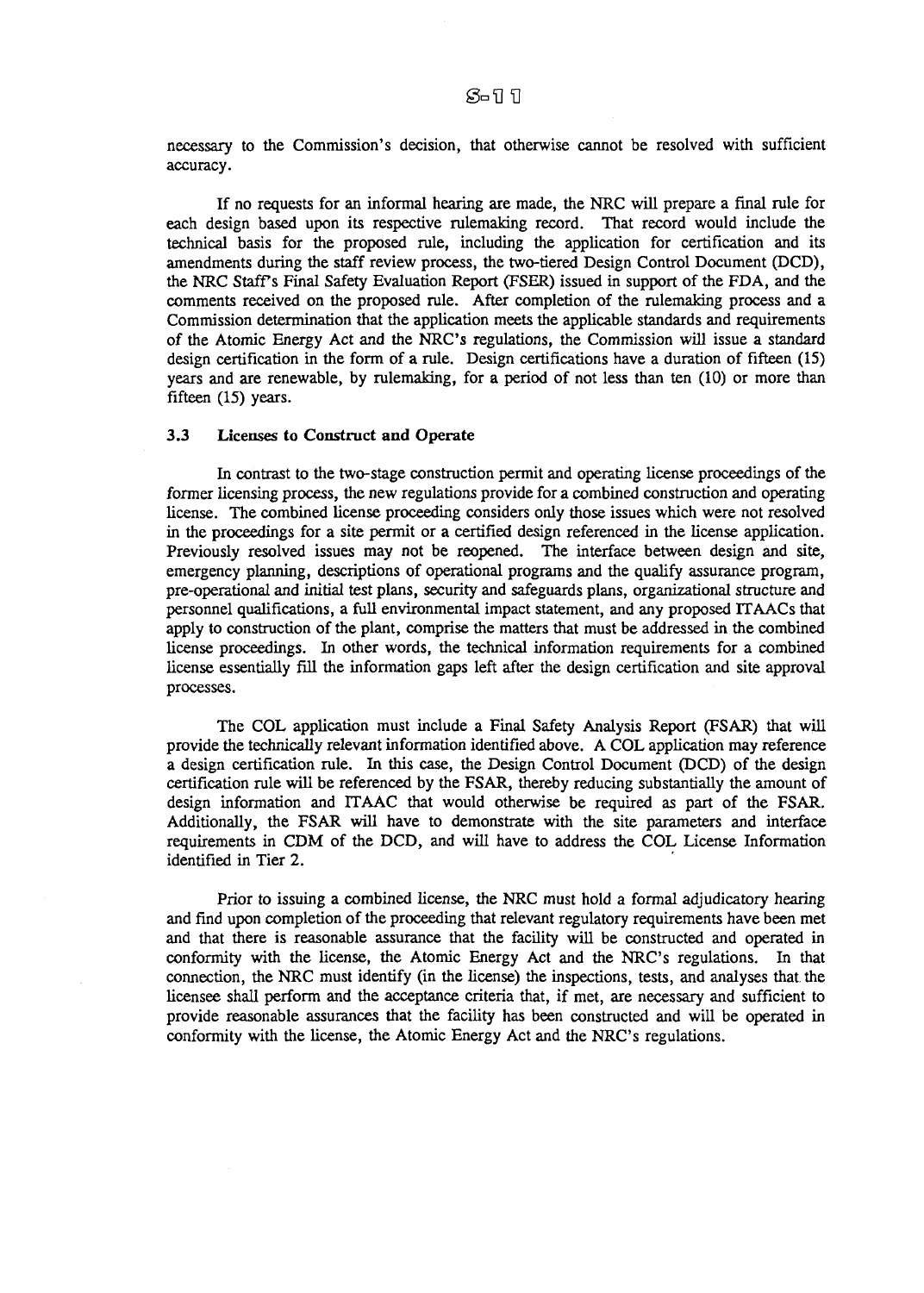## 3.4 Pre-Operational Verification

As discussed above, an integral part of the new licensing reform regulations is "frontloading" the resolution of licensing issues, i.e., resolving all design and siting issues before plant construction begins, leaving only verification for pre-operational determination. To achieve this, a mechanism was devised to enable NRC verification that the as-build plant conforms to the design and other requirements addressed in the earlier stages of the regulatory process. That mechanism also defines the issues that would be appropriate for regulatory decisionmaking and public participation at the pre-operational stage of the licensing process. The mechanism devised—and the truly unique feature of Part 52—are the inspections, tests, analyses and acceptance criteria ("ITAAC") incorporated in a design certification (and, as supplemented, in a referencing combined license) that are "necessary and sufficient" to provide reasonable assurance that, if they are satisfied, a plant which references the design is built, will operate in accordance with the combined license, the Atomic Energy Act and the applicable NRC regulations. ITAAC are thus created for the purpose of ensuring that the design was faithfully implemented and limiting pre-operational hearings to issues of ITAAC compliance. The ITAAC are the key ingredient of Part 52, connecting the design certification, combined license and preoperational proceedings. Ultimately, it is satisfactory performance of the inspections, tests and analyses and compliance with the acceptance criteria that are the sole bases for determining whether the fully constructed facility will be permitted to operate.

# 3.5 Inspection During Construction

As indicated, the NRC must assure that the required inspections, tests, and analyses are performed, and prior to operation the Commission must find that the prescribed acceptance criteria are met. At appropriate intervals during construction, the NRC Staff will publish Federal Register notices of the successful completion of inspections, tests, and analyses under a so-called sign-as-you-go (SAYGO) process.

Under the NRC's Part 50 inspection and enforcement program, the NRC will conduct inspections and audits as part of its normal regulatory activities to ensure licensee compliance with the COL requirements and NRC regulations (Figure 3-2). Noncompliance with a requirement (including the requirement in Tier 2) would be subject to Part 50 NRC enforcement action.

## 3.6 Pre-operational Hearing

Not less than one hundred and eighty (180) days before the date scheduled for initial loading of fuel into a plant by a COL licensee, the Commission will publish in the Federal Register a Notice of intended operation. That notice provides that any person whose interest may be affected by operation of the plant may, within sixty (60) days, request the Commission to hold a hearing on whether the facility as constructed complies, or on completion will comply with the acceptance criteria of the license.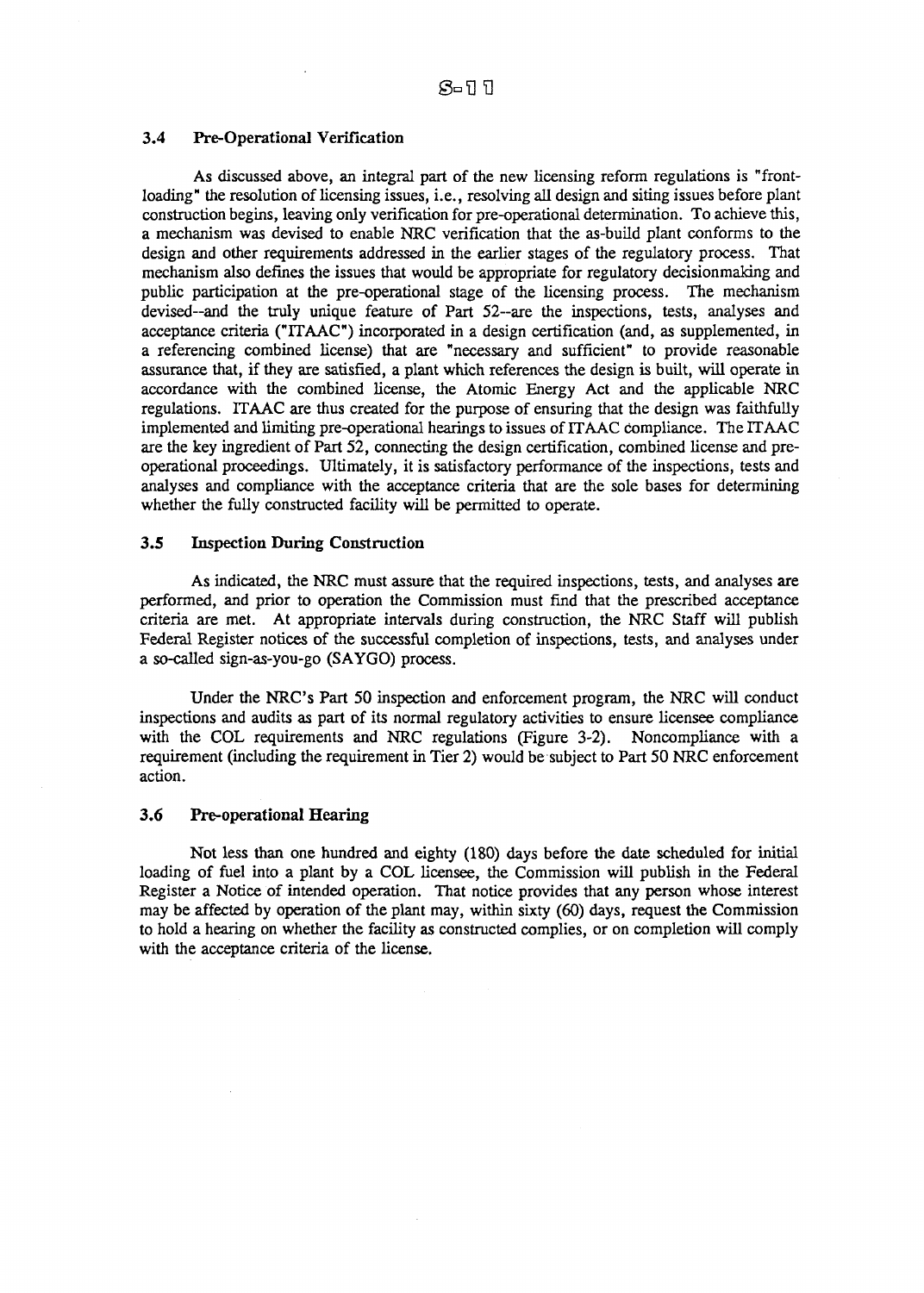

Figure 3-2 NRC activities during COL review. Construction and operation (from Fox & Quirk, 1996).

# 4.0 THE USNRC APPROACH TO DESIGN CERTIFICATION OF NEW NUCLEAR PLANTS WITH PASSIVE SAFETY FEATURES

As of December, 1996, the only advanced passive design being certified by the USNRC is the Westinghouse AP600. General Electric pulled out its SBWR from the certification process in 1996 due to escalating cost associated with uncertainties in the certification acceptance criteria.

The advanced Passive-600 (AP600) is a new pressurized water reactor (PWR) design of the Westinghouse Electric Company (WEC) that has been submitted to the United States Nuclear Regulatory Commission (USNRC) for design certification. For its safety, the AP600 relies on operation of passive systems unique to this new generation nuclear power plant (NPP). Within the certification process, the USNRC will perform selected system response audit studies to help confirm parts of the vendor's safety analysis submittal. Because of certain innovative design features of the safety systems, new experimental data and related advances in the system analysis computer codes are being developed by the USNRC.

The focus of the USNRC research is on those accidents that activate or challenge the new passive safety systems, and/or produce new interactions among those safety systems. The USNRC audit studies related to large break loss-of-coolant accidents (LBLOCA) are being performed with the TRAC-PWR system analysis computer code by the USNRC and Los Alamos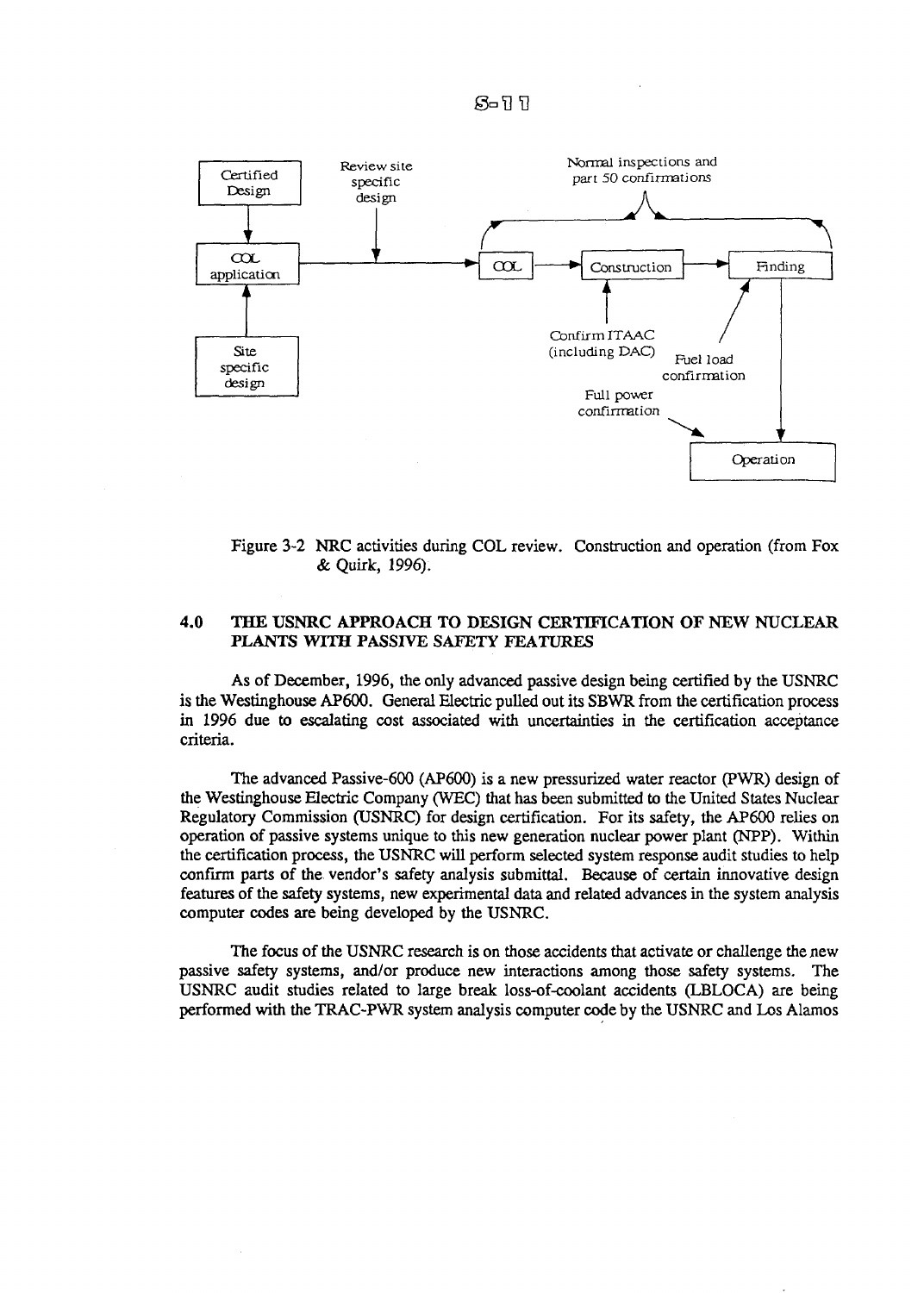National Laboratory (LANL) staff (Boyack, 1995). Other transient analyses are addressed using the RELAP5 system analysis computer code and are performed by USNRC and INEL staff. These accident sequences include small break LOCA (SBLOCA), main steam line break (MSLB) and steam generator tube rupture (SGTR).

The phenomena identification and ranking table (PIRT) process, a part of the code scaling, applicability and uncertainty (CSAU) evaluation methodology, is being used to focus the experimental and analytical work to obtain a sufficient and cost effective research effort.

The PIRT process focuses on phenomena/processes that are important to the particular scenario, or class of transients, in the specified NPP (i.e., those that drive events). Plausible physical phenomena and processes, and their associated system components are identified first. These are then ranked with respect to their influence on the primary evaluation criteria to establish PIRTs. The identification and ranking are justified and documented. Because the dominant processes change during the transient progression, the scenario is normally partitioned into time phases and each phase is separately investigated. The processes and phenomena associated with each component are examined as are the inter-relations among the components. Cause and effect are differentiated. The processes and phenomena and their respective importance (rank) are judged by examination of experimental data, code simulations related to the plant and scenario, and the collective expertise and experience of the evaluation team.

The final product of application of the PIRT process is a set of tables (PIRTs) documenting the ranks (relative importance) of phenomena and processes, by transient phase and system component. Supplemental products include descriptions of the ranking scales, phenomena and processes definitions, evaluation criteria, and the technical rationales for each rank.

## 4.1 AP600 Case

Application of the PIRT process have provided the technical rationale to focus the USNRC research associated with the experimental program and subsequent code improvements. This information was needed to provide technically sound safety audit tools for use in the AP600 design certification in a cost effective manner (Wilson, et al., 1996). Figure 4-1 illustrates the central and key role of the PIRT process in the development of the design certification audit tools.

The PERTs are based on information originating in AP600 specific experiments, the integrated analyses of the data from these experiments, scaling analyses related to the experimental facilities and the plant design, and sensitivity calculations related to computer code simulation of the plant. The experimental program includes separate effect tests (SET) in the PRHR (Corletti, 1992), CMT (Cunningham et al., 1994) and ADS (Yeh et al., 1995) facilities. Integral effect test *(JET)* data are centered in the SPES (Rigamonti, 1994), ROSA (JAERI, 1995), and OSU (WEC, 1994) facilities. The integrated experimental data analyses include test

Ì.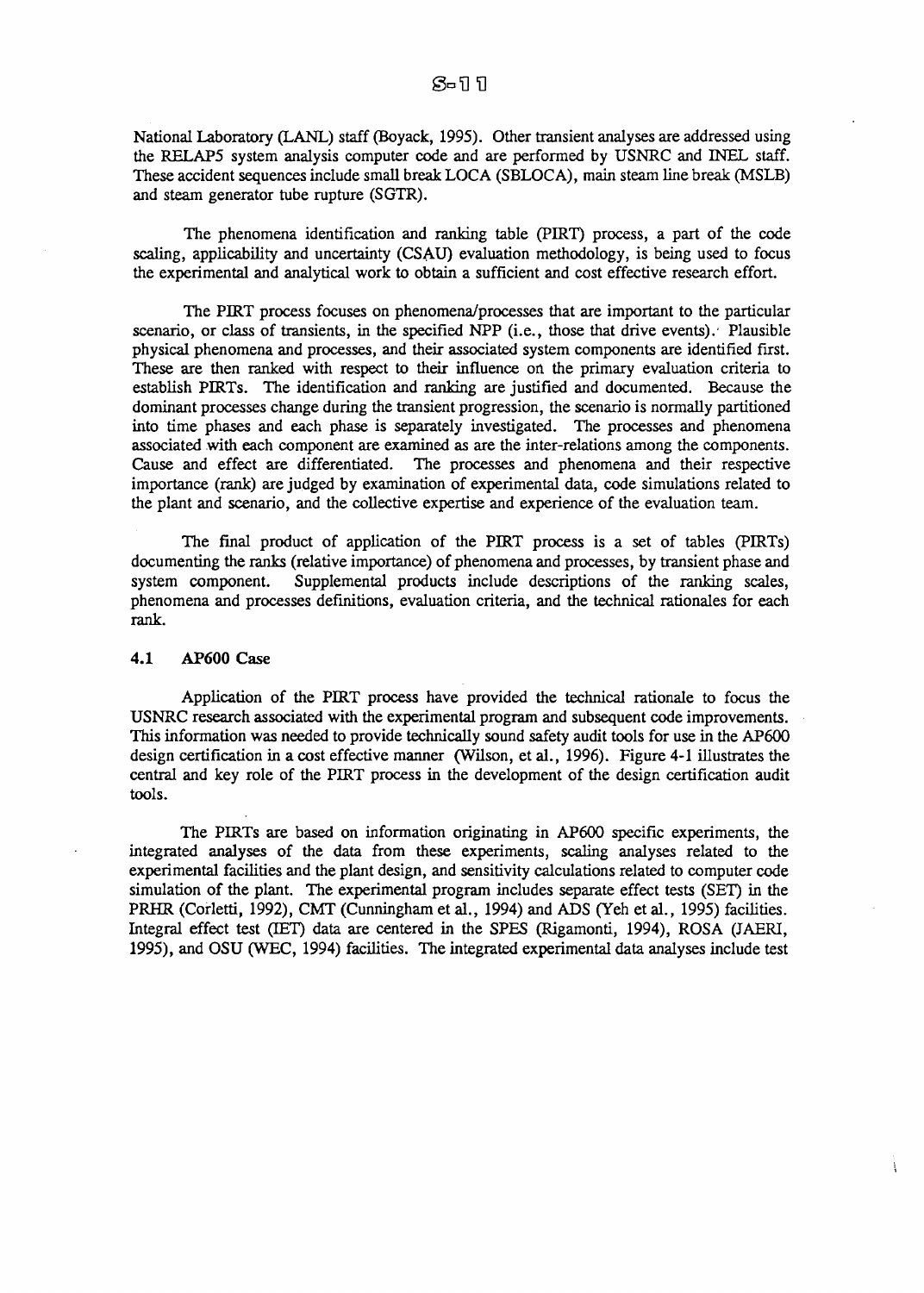$S = 77$ 



Figure 4-1 Role of PIRTs in the development of audit tools for the AP600 design certification (from Wilson, et al., 1996).

series related to cold leg breaks, direct vessel injection (DVI) line breaks, pressure balance line breaks, MSLB and SGTR transients. The scaling analyses are directed toward understanding the degree of prototypicality of the experimental facilities as related to the AP600 plant design, so that the data may be compared as a whole. Sensitivity studies are and will be directed toward detennining the effects of one-by-one variations in highly ranked phenomena on the plant response for reasonable ranges of uncertainty in these parameters.

At the end of each stage in the PIRT development, the code modeling requirements, as represented by the PIRTs, are compared to the capability of the code to provide the modeling needs. Discrepancies between the code's modeling ability and the PIRT-based requirements then form the basis for continued code improvement. It may be noted the "discrepancies" are cast in terms of the relative importance of the PERT-based requirements. That is:

- $High rank = Phenomenon should be explicitly and accurately$ modeled,
- $Median rank = Phenomenon should be well modeled; accuracy$ may be somewhat compromised,
- Low rank  $=$  Phenomenon should be represented in the code, but almost any model will be sufficient.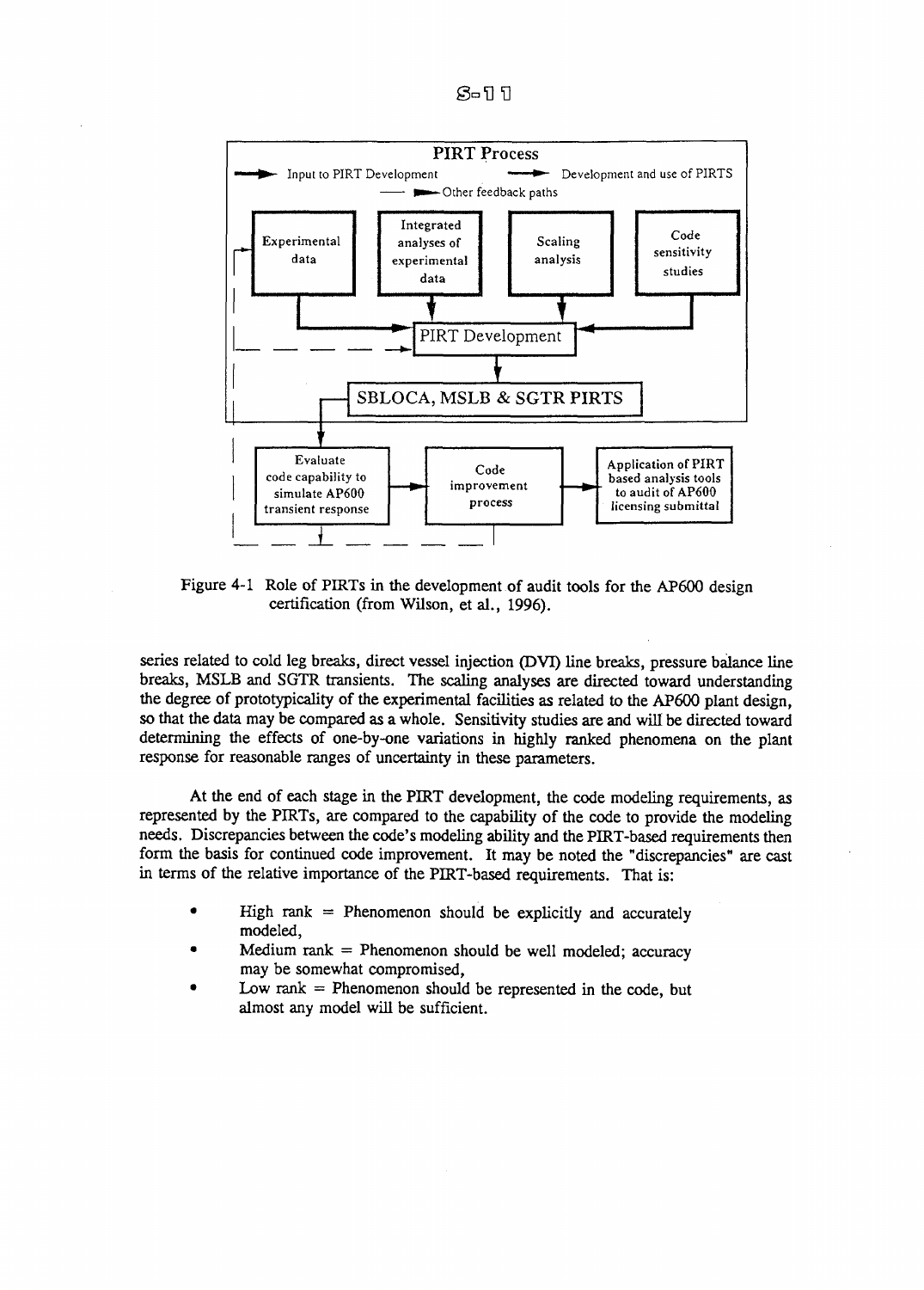Similar to the above evaluations related to code improvements, the PIRTs also provide the technical basis for judging the sufficiency of the experimental data base.

For simplicity, accident scenarios are partitioned into time phases during which plant behavior is dominated by the same processes. Figure 4-2 illustrates this procedure with an AP600 SBLOCA example.

| PHASE                                | HIGH<br>PRESSURE                                                                                   | ADS.<br>BLOWDOWN                                                                                           | LONG-TERM<br><b>IRWST</b>            | LONG-TERM<br>SUMP                              |
|--------------------------------------|----------------------------------------------------------------------------------------------------|------------------------------------------------------------------------------------------------------------|--------------------------------------|------------------------------------------------|
| TRANSIENT<br><b>DURATION</b>         |                                                                                                    |                                                                                                            |                                      |                                                |
| SIGNIFICANT<br>PHASE<br>FEATURES     | Subcooled blow-<br>down<br>Reactor & RCS trip<br>PRHR actuation<br>CMT recirculation<br>& draining | Completion of CMT<br>draining<br>Accumulator<br>injection<br>Transition to ADS<br>stage 4 subsonic<br>flow | IRWST injection to<br>primary system | IRWST & sump<br>injection to primary<br>system |
| SIGNAL<br><b>RELATED</b><br>ELEMENTS |                                                                                                    | ADS actuation (CMT level at 67.5%)                                                                         | Initiation of IRWST injection        | Initiation of sump<br>injection                |

Figure 4-2 Phases for AP600 SBLOCA PIRT process (from Wilson, et al, 1996).

# 5.0 ENGINEERING CONCERNS IN CURRENT LWRs FROM THE USNRC PERSPECTIVE

The advanced light water reactor design differs from the current generation in its improved safety system, i. e,, the emergency core cooling system (ECCS) which is mainly an innovation in thermal hydraulics design, and in the use of digital technology in instrumentation and control (Chiramal, et al., 1995). The advanced design and the current generation are similar in all other aspects. Both use water as coolant. Both use similar vessel and piping materials that may be differed by slow progress in material technology over time. These materials will be subject to corrosion at various degrees, regardless of where they are being used, in the new design or in the current design. Of course, the new design will always use the best materials known at the time it is built. The following are some of the generic concerns expressed by the USNRC (Sheron, 1995). The concerns are related to both BWR and PWR. These concerns emphasize the importance of material and water chemistry technology in dealing with corrosion problems in water-cooled nuclear reactor systems.

In addition, the NRC also raised a concern on motor-operated valves (MOV) used in the safety system of current plants. In the new passive safety design, the system will work as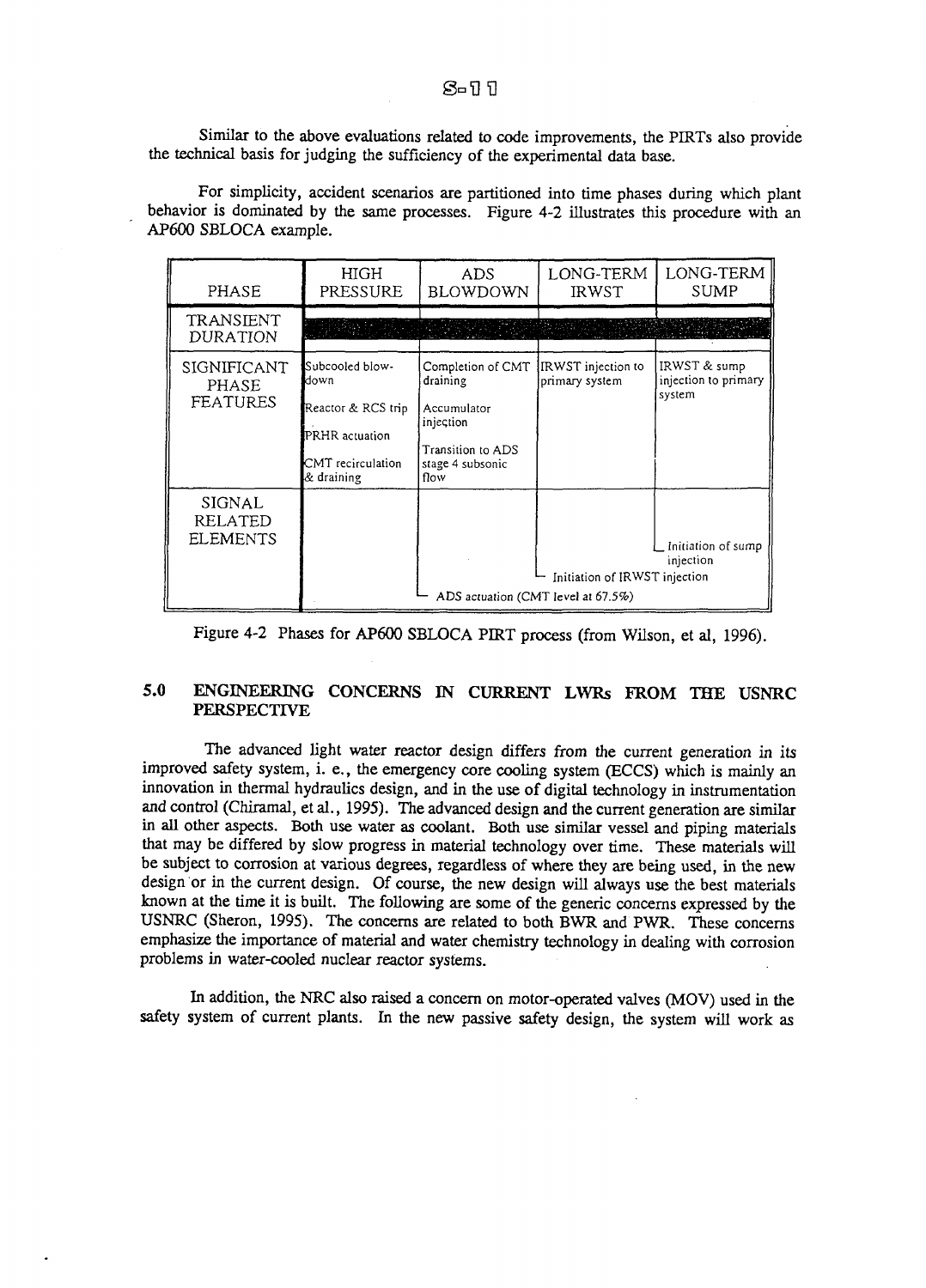designed only if valves, required to open, open as they are supposed to. Although there are 60% fewer valves in the new design than in the current design, this concern should also apply to the new design.

# 5.1 Cracking of BWR Reactor Internals

Many boiling water reactor (BWR) vessel internals are made of materials susceptible to inter-granular stress corrosion cracking (IGSCC), including stainless steel, alloy 600, alloy X750, and alloy 182 weld metal. IGSCC is a time dependent material degradation process, and is known to be accelerated by the presence of crevices, residual stresses, material sensitization, irradiation, cold work and corrosive environments.

Cracking of the BWR core shrouds and jet pump hold-down beams (refer to Figure 5-1) have been the most significant of BWR internals cracking reported in 1993 and 1994. As operating BWRs age, the number of cracking incidents is expected to increase. The USNRC staff has been meeting every year since 1988 with the Boiling Water Reactor Owners Group (BWROG) and the General Electric Company (GE) to review the generic safety implications of reactor internals potentially susceptible to IGSCC. In a January 1992, meeting the staff emphasized to the BWROG that a comprehensive program should be developed to proactively address internals cracking and that utilities should adopt an enhanced inspection program.

#### 5.1.1 Core Shroud Cracking

The core shroud is a stainless steel cylinder which partitions feedwater in the reactor vessel's downcomer annulus region from cooling water flowing through the reactor core. Cracking of the core shroud was visually observed in 1990 in a European BWR and was located in the heat affected zone of a circumferential weld in the beltline elevation of the shroud. Initially, a number of U.S. BWR licensees performed visual examinations of their core shrouds in accordance with the recommendations of General Electric. During their spring 1994 outages, significant cracking was found near some of the welds in the core shrouds at two Mark IBWR/3 units.

In light of the extent of the cracking observed at the two Mark 1 BWR/3 units, the staff evaluated potential safety concerns associated with the possibility of a 360° circumferential separation of the shroud following a pipe break. Such separation of the shroud might either prevent full insertion of the control rods or open a gap in the shroud large enough for the resulting gas leakage to preclude adequate core cooling by the emergency core cooling system (ECCS). The accident scenarios of primary concern are the main steam line break and the recirculation line break, normally referred to as loss-of-coolant-accidents (LOCAs). The more serious event associated with cracks in the upper shroud welds (e.g. H2, H3) is the steam line break, since the lifting forces generated may be sufficient to elevate the top guide and potentially cause difficulties with rod insertion. The more serious event associated with cracks in the lower elevations of the core shroud is the recirculation line break. This is because for the lower welds (e.g., H4, H5) the recirculation line break could potentially cause a lateral displacement of the shroud or opening of a crack that could allow enough leakage through the shroud and out the break to prevent adequate cooling of the core.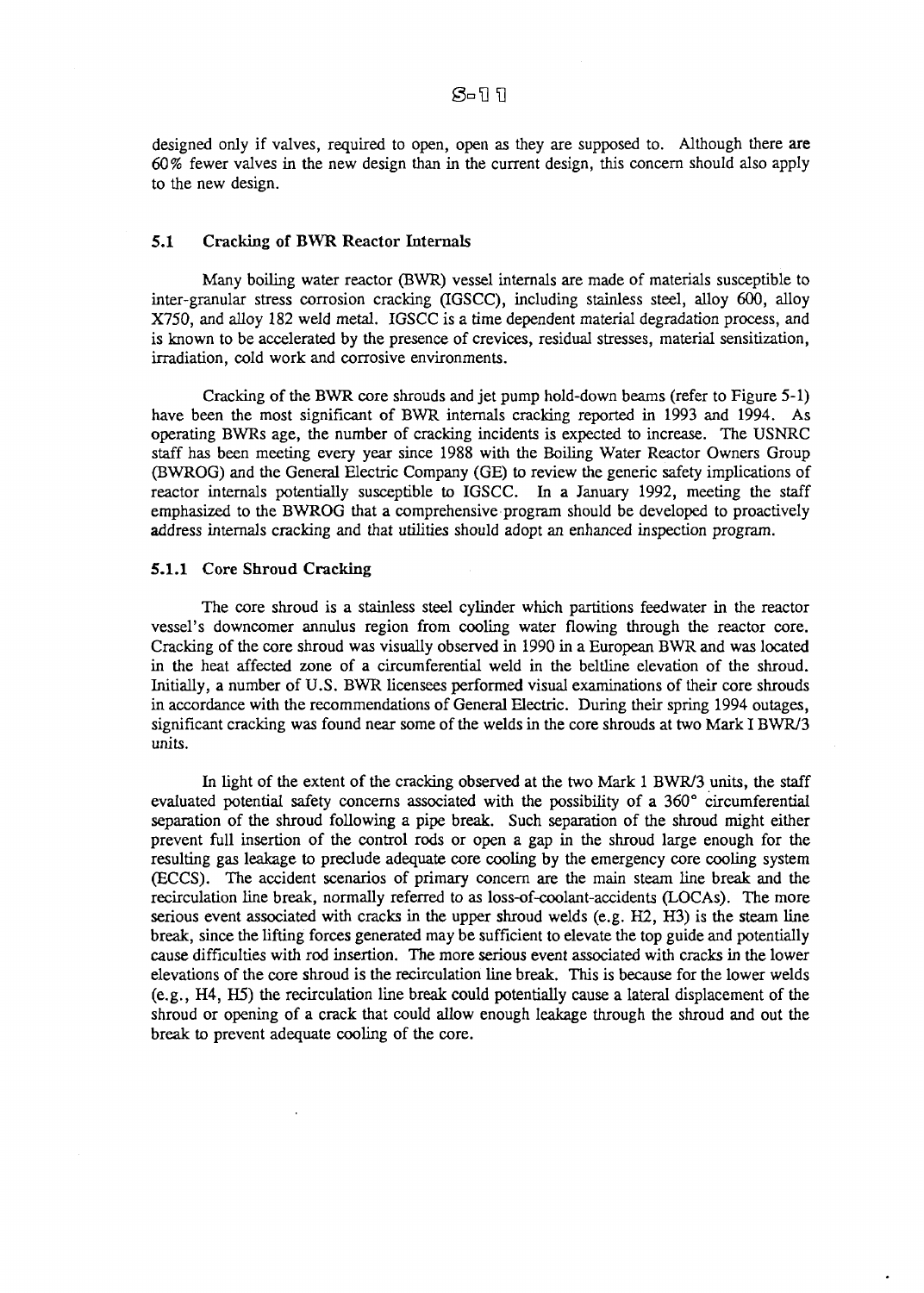

Figure 5-1 BWR core shroud and jet pumps (from McCurdy & Marrone, 1996).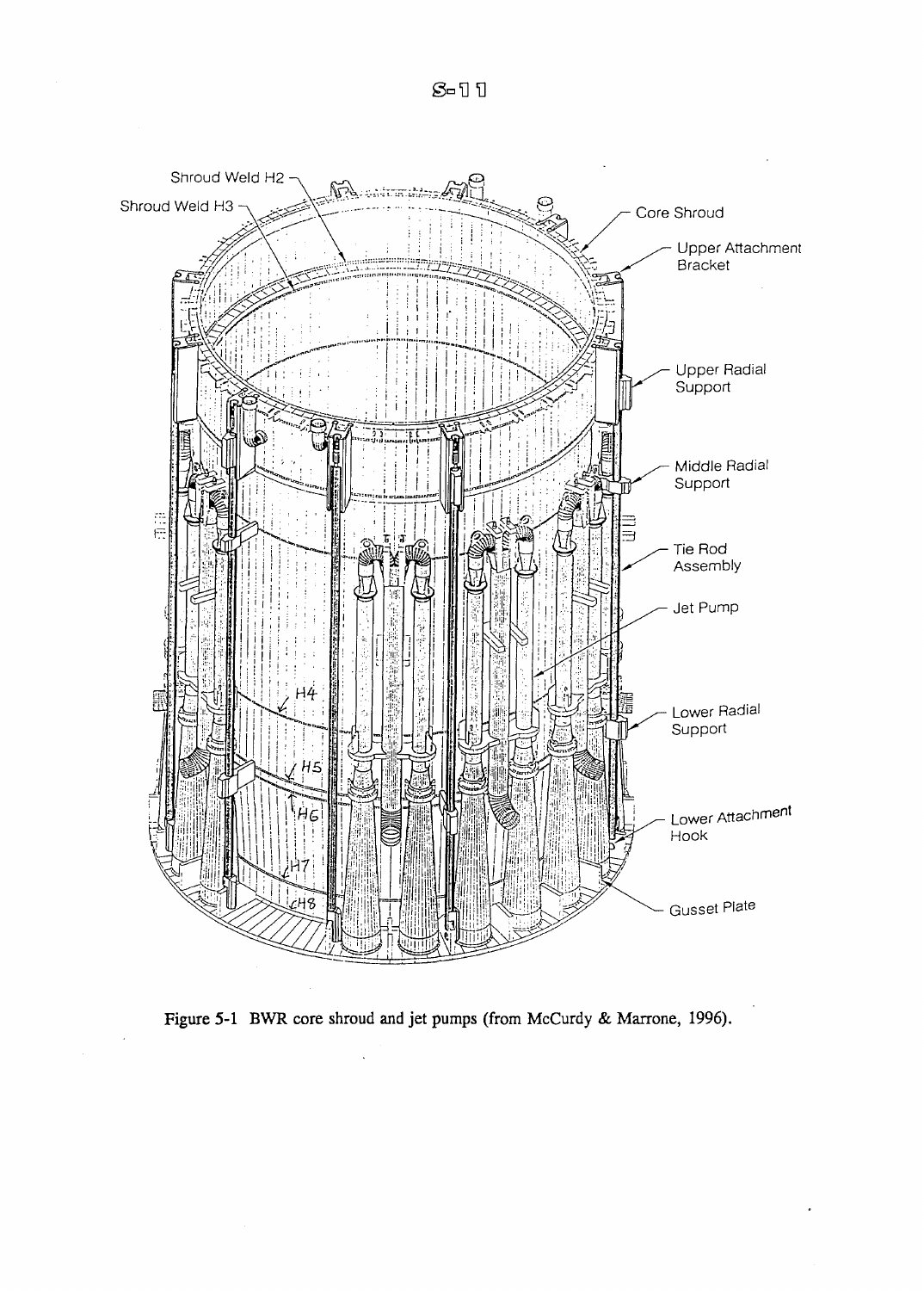#### S-11

The USNRC staff has developed a probabilistic safety perspective regarding shroud separation at the lower elevation for the above two Mark 1 BWR/3 units. The assessment estimated the potential contribution to core damage frequency due to the cracked shroud. Assuming that a 360°, nearly through-wall shroud crack did exist, a large rupture of either a steam or recirculation line would have to occur to generate sufficiently large loads to move the shroud. Probabilistic risk assessments categorize such ruptures to be of low probability and none have ever actually occurred at an operating nuclear plant. Therefore, the unlikely occurrence of a 360° nearly through-wall crack along with a large pipe break would be necessary to pose any incremental risk. In additional, for welds in the upper portion of the shroud, such extensive degradation should be detected during normal operation (e.g., by power/flow mismatch or noise monitoring due to upper shroud motion). Finally, the shroud may not move in the most adverse manner during these events, and core cooling and reactor shutdown would be achieved with no adverse consequences.

Considering the above evaluations, the USNRC staff has made conservative estimates of the risk contribution from shroud cracking and concluded that it does not pose a high degree of risk at this time. However, although immediate plant shutdowns for inspections are not warranted, degradation of the core shroud does impact plant safety. The core shroud provides the important functions of properly directing coolant flow through the core, maintaining the core geometry, and providing a refloodable volume under postulated accident conditions. The USNRC staff therefore considers that 360° cracking of the shroud is a safety concern for the long term based on: (1) potentially exceeding the ASME Code structural margins if the cracks are sufficiently deep and continue to propagate through the subsequent operating cycle; and (2) elimination of a layer of defense-in-depth for plant safety.

Notwithstanding the capability to evaluate the acceptability of cracked core shrouds for continued operation, USNRC continues to believe that for many of the operating BWRs that have core shroud materials susceptible to stress corrosion cracking, repairs or additional modifications to inhibit cracking will be necessary to assure structural integrity of the shrouds in the long term.

## **5.1.2 Jet Pump Hold-down Beam Cracking**

In 1993, a jet pump hold-down beam ailed by IGSCC at a Mark 3 BWR/6 after about 9 years of service, and two additional hold-down beams had ultrasonic indications of cracks. In addition, numerous jet pump failures had occurred in the late 1970's and early 1980's. An USNRC Bulletin (IEB-80-07, "BWR Jet Pump Assembly Failure") was issued that requested that BWR-3 and BWR-4 licensees perform operability surveillance on the jet pump assemblies. The failure at the BWR/6 was different than prior failures because it occurred in a different location. GE examined the failure and concluded that once a crack begins to grow, it can propagate to failure in less than one operating cycle. Following GE recommendations, the licensee for the BWR/6 replaced all of the jet pump hold-down beams with a new design to decrease the likelihood of failure. Additional GE recommendations to reduce the likelihood of beam failure in BWRs included a reduction in preload and a new heat treatment to reduce the minimum yield strength of the Inconel X750 material. The hold-down beams in service today represent a combination of the above conditions. GE currently recommends that licensees with BWR 4, 5, or 6 design reactors replace their jet pump hold-down beams after 8 years of cumulative power operation.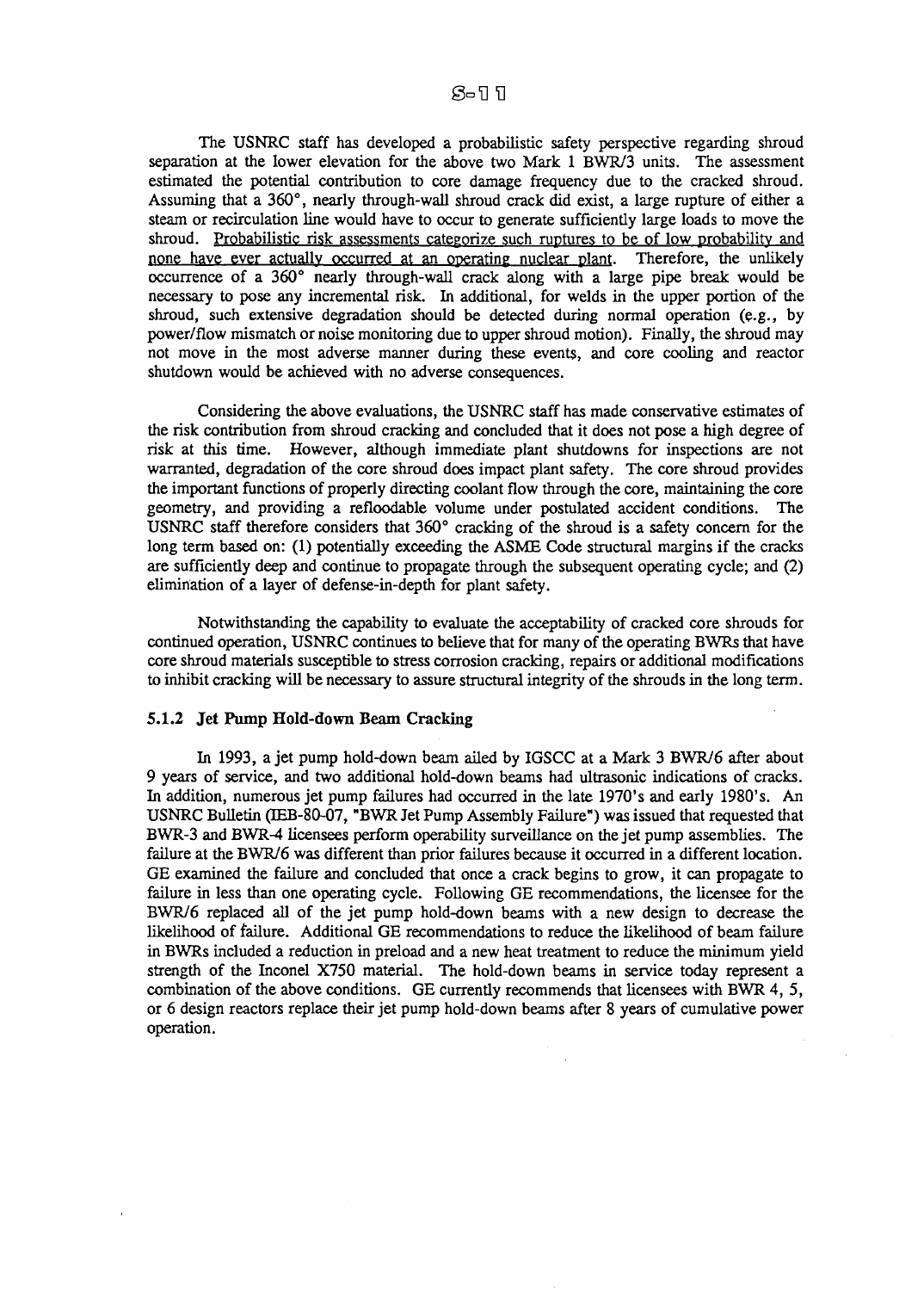#### 5.2 **PWR** Steam Generator Tube Integrity Issues

The thin walled tubing of the steam generator constitutes more than half of the reactor coolant pressure boundary (RCPB). Thus, maintenance of the structural and leakage integrity of the steam generator tubing is a requirement of the 10 CFR Part 50, Appendix A. Nonetheless, steam generator tubing in the U.S. has exhibited widespread degradation by a variety of corrosion and mechanical mechanisms. These problems have cause seven steam generator tube rupture events, numerous forced shutdowns due to steam generator tube leakage, extensive tube repairs and outage extensions, steam generator replacement at eleven plants, and significant personnel exposure.

The primary modes of degradation affecting the steam generator tubing in the U.S. include primary water stress corrosion cracking (PWSCC) and outside diameter stress corrosion cracking (ODSCC) along with wear and fatigue (to a lesser extent). During the past six years, these mechanisms have been the major causes of steam generator tube repair (i.e., plugging or sleeving) and leakage incidents up to and including steam generator tube ruptures.

PWSCC occurs mainly in the expanded portion of the tube within the tubesheet (refer to Figure 5-2), the expansion-transition area, in the U-bends of the smaller radius tubes, and at tube-to-tube support plate intersections which have experienced denting, experience with PWSCC through the mid-1990s involved mainly axially oriented cracks. However, circumferentially oriented PWSCC has become widespread in recent years, particularly at the expansion-transition location in the tube sheet. Circumferentially oriented PWSCC has also been observed in the U-bends of the smaller radius tubes.

ODSCC is frequently associated with generalized intergranular attack (IGA) and usually occurs in stagnant flow regions where impurities from the bulk water can concentrate, such as in the tubesheet area of partial-depth expanded tubes, the sludge pile on top of the tubesheet, and the tube-to-tube support plate intersections. ODSCC, like PWSCC, occurs in both axial and circumferential orientations. Circumferential ODSCC occurs at the expansion-transition locations of tubes and at the tube-to-tube support plate intersections that have experienced significant denting. Axial ODSCC occurs usually at the tube-to-tube support plate intersections. In addition to cracking of unrepaired steam generator tubes, cracking has also been observed in the expansion region of the parent tube at sleeved joints.

Finally, there is recent evidence of cracking of steam generator tube plugs used to plug defection tubes. Degradation of Inconel 600 steam generator tubing continues to result in the need for improved inspection technology, alternate tube repair criteria, and improved primary-tosecondary leak rate monitoring programs. During the last three to four years, the USNRC has focused on the development of alternate repair criteria for specific types of flaws (e.g., ODSCC confined to within the thickness of the tube support plate, PWSCC at the expansion-transition).

# **5.3 PERFORMANCE OF MOTOR-OPERATED VALVES**

Most fluid systems at nuclear power plants depend to a large extent on the successful operation of motor-operated valves (MOVs) in performing their system functions including the passive safety systems of the new design. For example, MOVs may be required to (1) open to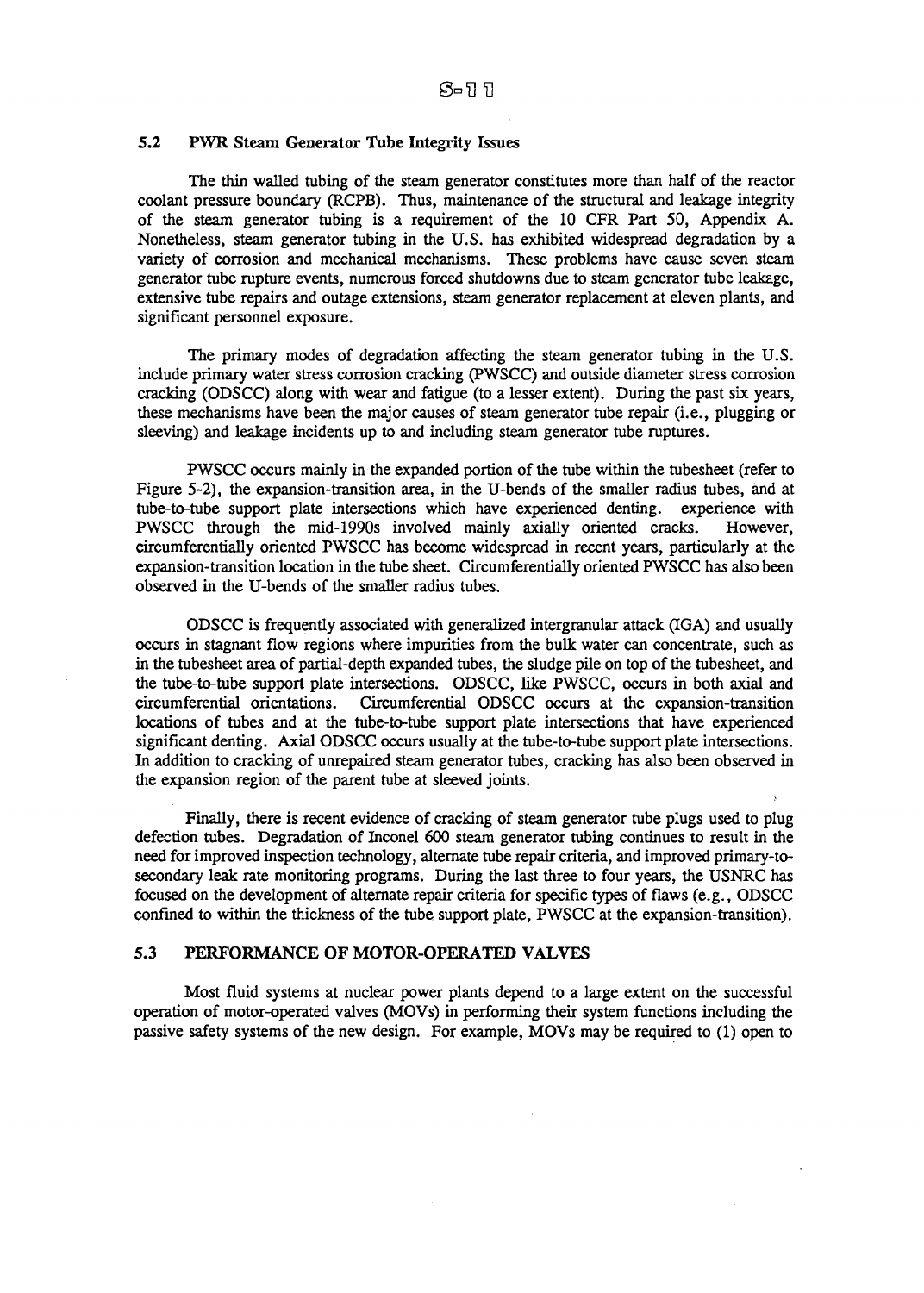$S-11$ 





 $\ddot{\phantom{1}}$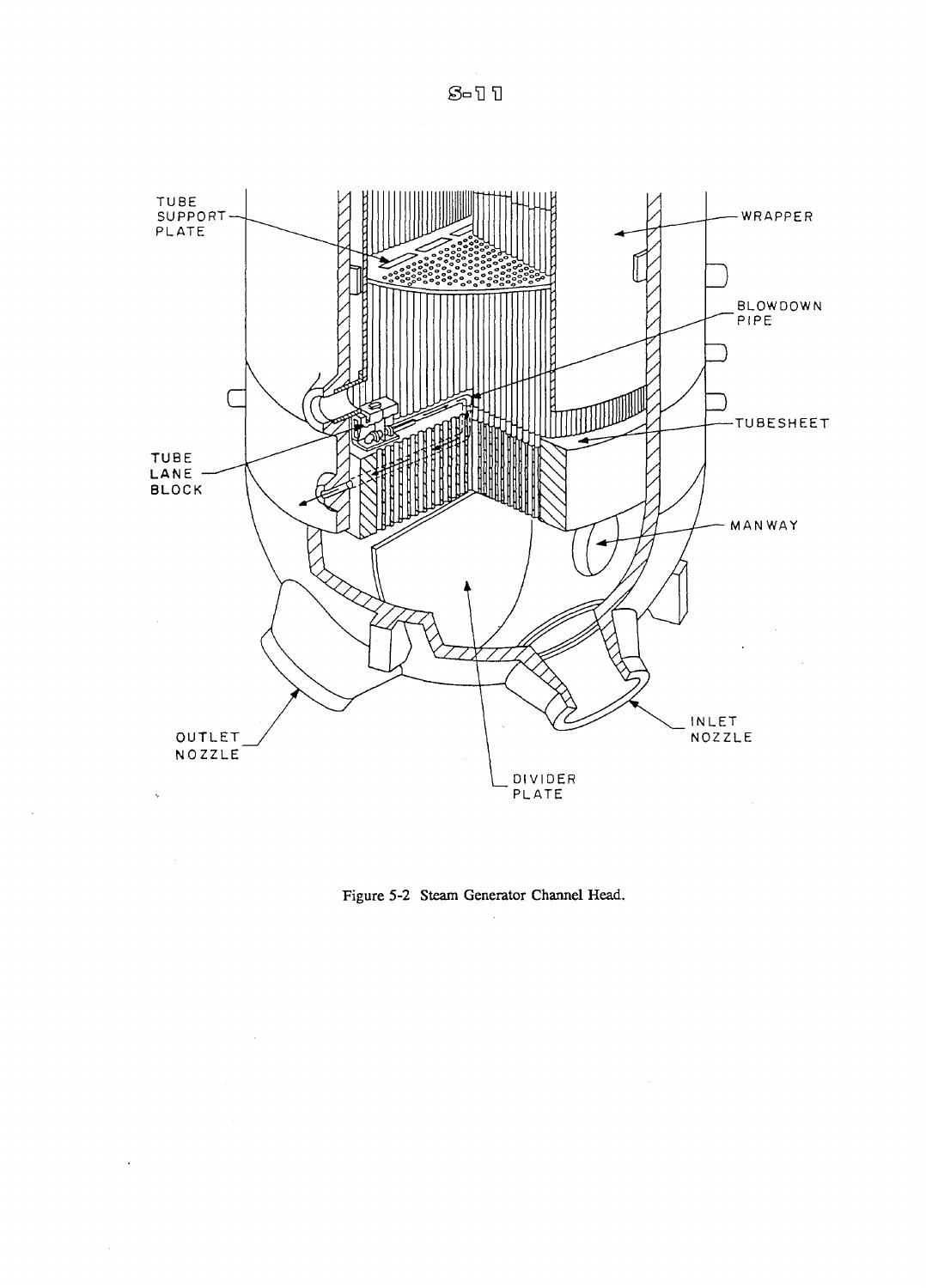allow cooling water to be provided to the reactor core, steam generators, or containment building; (2) to open to allow steam flow for turbine-driven pumps in safety systems; or (3) to close to prevent loss of coolant from the reactor core or to isolate the reactor containment. Other MOVs may be used to control flow in order to maintain the proper balance of fluids for the production of electric power. To ensure plant safety and to maintain plant availability, MOVs must be capable of performing their functions under design-basis conditions; which may include high fluid differential pressure and flow, high ambient temperature; and degraded motor voltage.

Operating experience at nuclear power plants has revealed weaknesses in many activities associated with MOV performance, including inadequacies in engineering design, shortcomings in maintenance programs such as inadequate procedures and training, and inservice testing under inappropriate test conditions.

The most significant MOV problems in the U.S. result from the weakness in the initial design and qualification of MOVs before their installation in nuclear power plants. The weakness in MOV design and qualification contributed to instances where (1) thrust and torque requirements to operate valves were underestimated as a result of the underprediction of friction, or design-basis differential pressure; (2) motor actuator output was overestimated by failing to determine design-basis minimum voltage, ambient temperature effects on motor output, or load sensitive behavior; (3) structural capability of MOV components was insufficient; and (4) the potential for pressure locking and thermal binding of gate valves was inadequately considered.

Operating experience has revealed weaknesses in procedures for MOV maintenance and training of MOV personnel, in the evaluation of the cause of MOV problems, and in the trending of MOV problems at U.S. nuclear power plants. NUREG-1352, "Action Plans for 'Motor-Operated Valves and Check Valves," described actions to organize the activities aimed at resolving the concerns about MOV (and check valve) performance. Among those actions were evaluation of the current regulatory requirements and guidance applicable to MOVs, development of guidance for and coordination of USNRC inspections, completion of USNRC MOV research programs, implementation of the research results, and providing MOV information to the nuclear industry.

#### **REFERENCES**

#### From the 4th International Conference on Nuclear Engineering. New Orleans, March 1996

Brushi, H. J., 1996, "We're ready if you're ready: The Westinghouse AP600 is tested and on its way to final design approval," pp. 345-348.

Fox, J. N. and Quirk, J. F., 1996, "U.S. Licensing Process and ABWR Certification," pp. 371- 378.

Hugh, A. U., et al., 1996, "SBWR Design Update: Passively Safe, Nuclear Power Generation for the Twenty First Century," pp. 379-393.